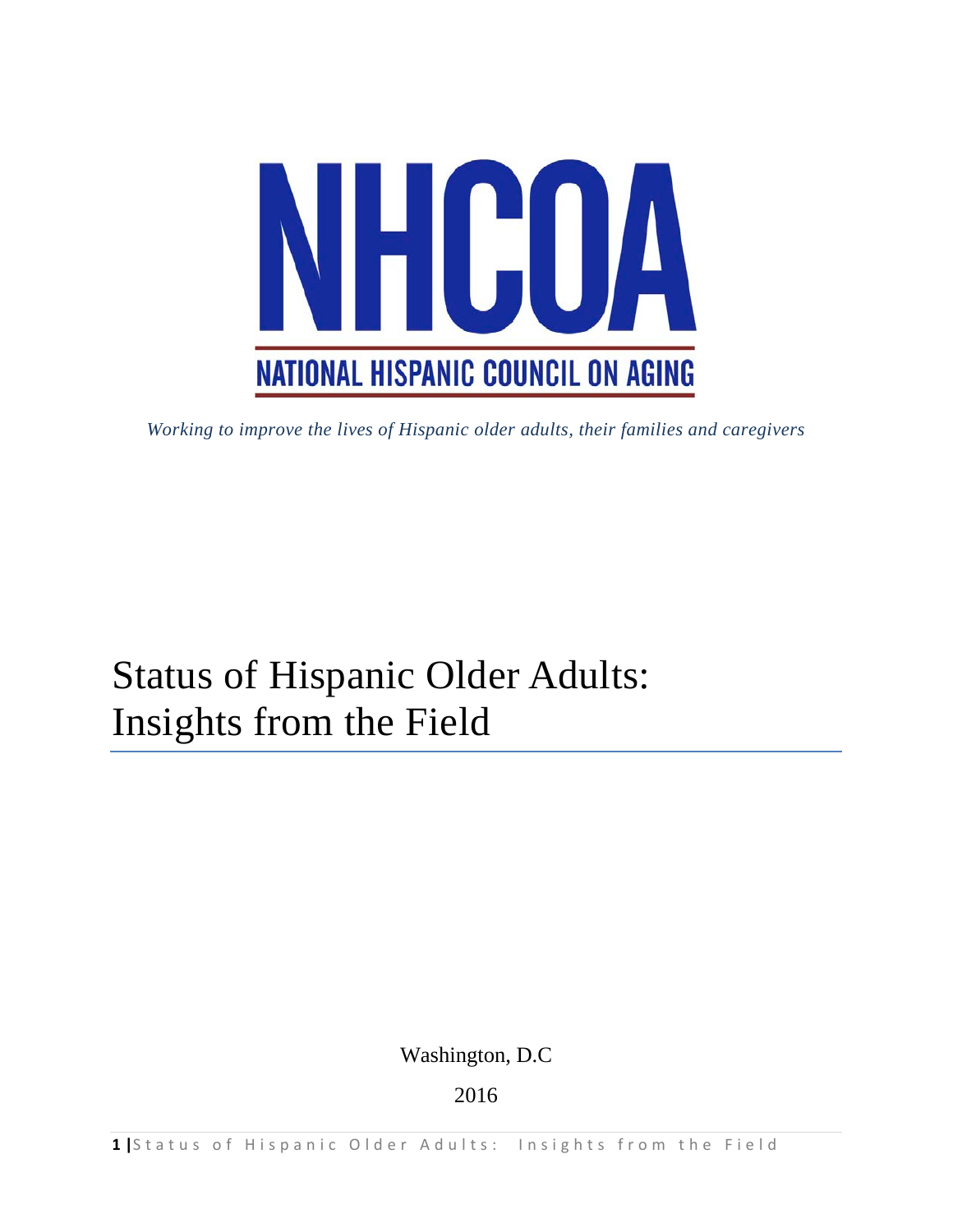## **Acknowledgements**

The National Hispanic Council on Aging (NHCOA) is grateful to those that have contributed to the *Status of Hispanic Older Adults: Insights from the Field report*. The report was produced with the support of a number of organizations and individuals all of whom are committed to the wellbeing of Hispanic older adults, their families and caregivers. Their assistance was invaluable in collecting data, formulating recommendations and preparing the report.

First, NHCOA would like to thank a number of community-based organizations and their dedicated staff members for their participation in implementing the surveys. These organizations include Abriendo Puertas in Miami, Florida; Mexican American Opportunity Foundation in Los Angeles, California; West Dallas Senior Centers, Dallas, Texas; and Senior Community Outreach Services, Inc. in McAllen, Texas. We appreciate the time and energy they put into making the data collection process a success. In addition, we want to express our gratitude to all the older adults, family members and caregivers who participated in the survey.

A special thanks is extended to the community forum participants in Miami, and Los Angeles. These participants included older adults, caregivers and service providers who gave their time, shared their personal stories and perceptions, and provided recommendations.

We would like to recognize the NHCOA staff members who contributed their time and effort to the development of the report. Maria Fernanda Mata was instrumental in collecting and analyzing the data, Janet Cohello played a strong role in implementing the community forums and the community survey, Christine Perez helped with the literature review and Martha Weise Peredo wrote and edited the report. The implementation of the study and production of the report was directed by Vice President Maria Eugenia Hernandez.

Finally, we would like to express our deep gratitude to our sponsors, who, with their generous contributions, allowed us to host our community forum series in Miami and Los Angeles. Through these forums, we had the opportunity to listen to Hispanic older adults, their families and caregivers and engage them in discussions that contributed greatly to the recommendations included in the report. These sponsors are AARP, Abbott, AbbVie, Aetna Foundation, AstraZeneca, DHHS Office of Minority Health, Herbalife, Humana, Lilly, Pfizer, PhRMA, United Health, Univision, Verizon, and Walmart.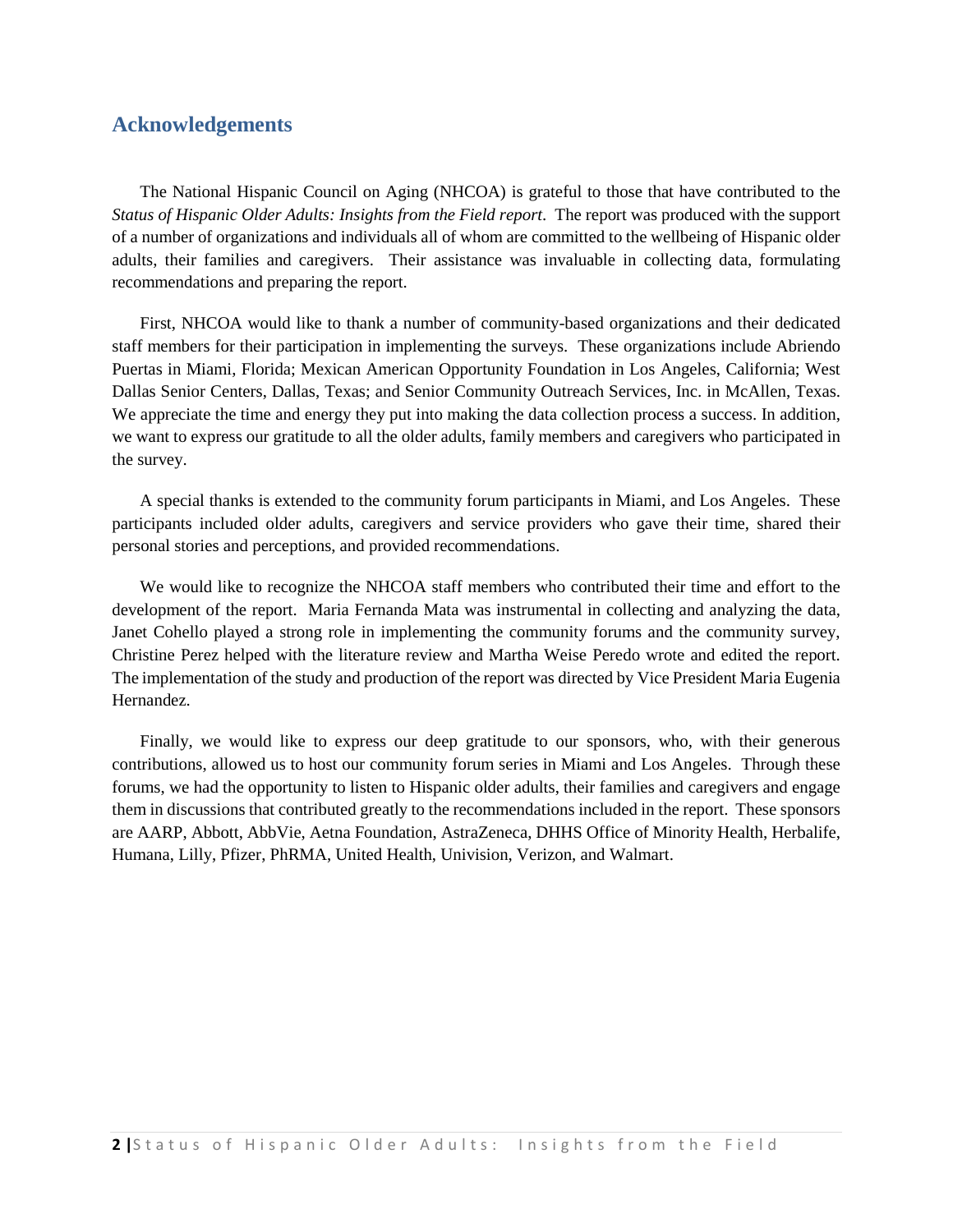## <span id="page-2-0"></span>**Table of Contents**

<span id="page-2-5"></span><span id="page-2-4"></span><span id="page-2-3"></span><span id="page-2-2"></span><span id="page-2-1"></span>

| <u>I.</u>  |  |
|------------|--|
| П.         |  |
| A.         |  |
|            |  |
|            |  |
|            |  |
| Ш.         |  |
| <u>IV.</u> |  |
|            |  |
|            |  |
|            |  |
| A.         |  |
|            |  |
|            |  |
| A.         |  |
|            |  |
|            |  |
| A.         |  |
|            |  |
|            |  |
|            |  |
|            |  |
|            |  |
|            |  |
|            |  |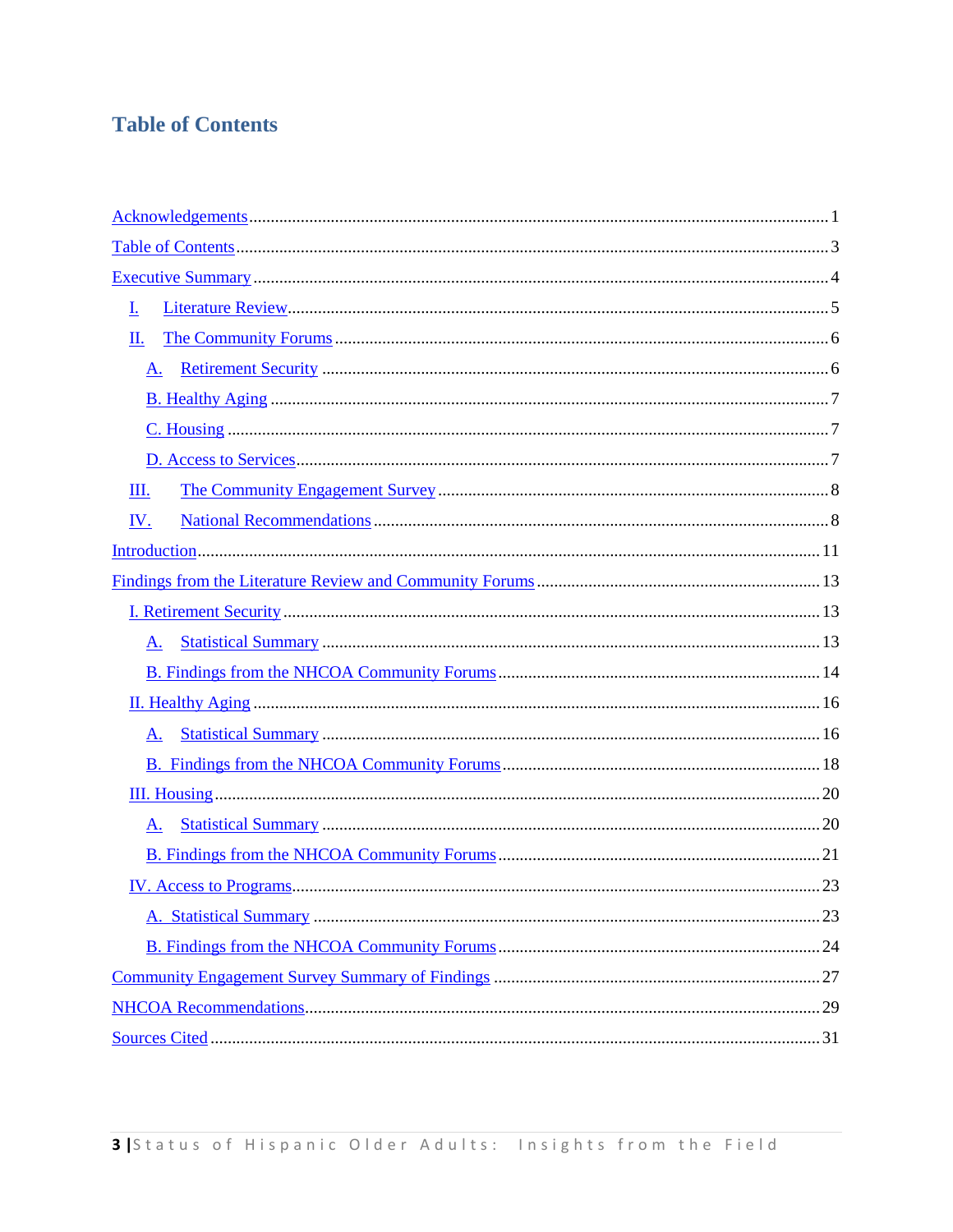## <span id="page-3-0"></span>**Executive Summary**

Although a remarkably resilient population, Hispanic older adults continue to face daunting challenges in the areas of retirement security, healthy aging, housing and access to programs. They are struggling to age with dignity, often facing the specters of homelessness and hunger, as well as chronic disease. Yet, in the midst of these pressing challenges, they are eager to be civically engaged and are ready to share insightful and concrete recommendations to address the challenges they face.

This was illustrated over the course of the past year as the National Hispanic Council on Aging (NHCOA) implemented a national survey and a series of community forums focusing on solutions to critical community problems. Hispanic older adults, their families and caregivers participating in these events were enthusiastic about working to overcome the pressing issues they face. For example, during an NHCOA community forum in Miami, one of the grassroots leaders in attendance urged the attendees, "*Never give up*," an exhortation that forum participants took to heart as they worked to find solutions to their most pressing problems in the areas of retirement security, healthy aging and access to services.

<span id="page-3-5"></span><span id="page-3-4"></span><span id="page-3-3"></span><span id="page-3-2"></span><span id="page-3-1"></span>The challenges faced by the nation's Hispanic older adults may have seemed immovable over decades, but the dedication of community leaders, Hispanic-focused nonprofit organizations, decision makers and experts, has caused some of these challenges to decrease. Other challenges, however, have refused to budge or have even worsened. For example, although some health disparities, including adult immunization rates, have improved in recent years, the availability of decent, affordable housing stock for older adults has decreased and the high levels of economic insecurity among Hispanic older adults have remained constant. The following report documents these challenges and the spirit of Hispanic older adults to address them, through three different approaches.

<span id="page-3-6"></span>The first approach was the implementation of a literature review to compile the existing data on the status of Hispanic older adults. The second approach was the implementation of a series of community forums designed specifically to elicit solutions to the pressing problems faced by the Hispanic older adult community. The third approach was a national survey conducted by NHCOA to understand the perceptions of Hispanic older adults, their families and caregivers in reference to the following three areas: key issues impacting them and their communities; their civic engagement on these issues; and the role of community members in the development and implementation of public policies, programs and services that fit the needs of the diverse older adult population locally and nationwide. Following are summary results of each of these approaches to understanding the status of Hispanic older adults in 2016.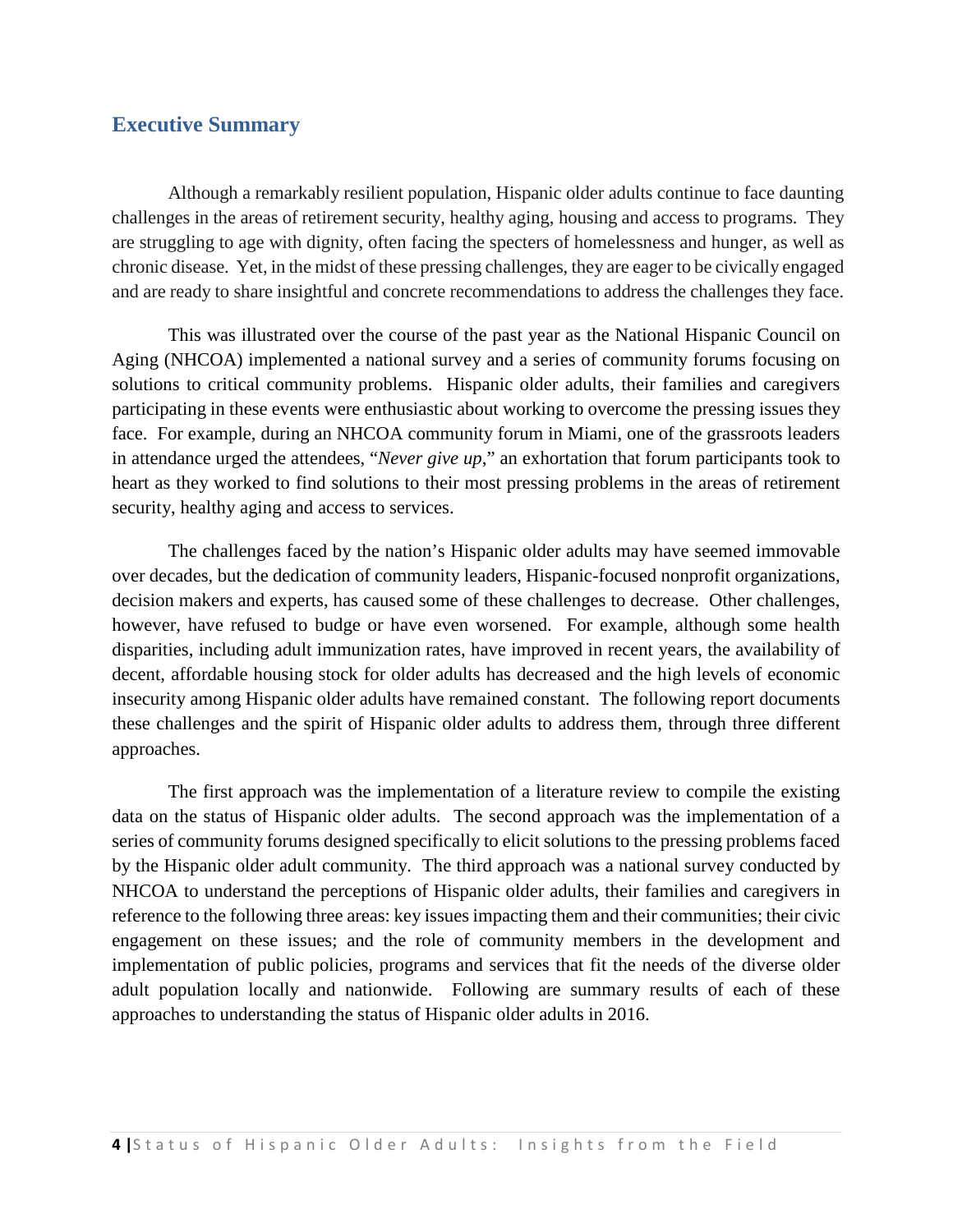## <span id="page-4-0"></span>**I. Literature Review**

<span id="page-4-10"></span><span id="page-4-9"></span><span id="page-4-8"></span><span id="page-4-7"></span>The literature review compiled the data about the most pressing issues faced by Hispanic older adults: retirement security, healthy aging, housing, and access to services. Findings of the literature review are summarized below. Hispanic older adults are the least prepared of any U.S. ethnic group for retirement. Seventy percent of Hispanic older adults are solely dependent on Social Security payments that are lower than the U.S. average, with 18% living below the poverty line.

- <span id="page-4-11"></span>• Hispanic older adults are unlikely to have retirement savings of any kind, and often do not understand the U.S. retirement system. They are likely to seek to return to the workforce to make ends meet, but because they were likely to have been employed in physically labor-intensive jobs, they need re-training to return to work, and as older people they may face ageism.
- Hispanic older adults face severe health disparities compared with non-Hispanic whites, including levels of hunger, diabetes type 2 incidence and complication rates, Alzheimer's disease rates, and lack of access to health insurance.
- Hispanic older adults also carry a severe silent burden of abuse, which can have highly detrimental effects on their health.
- Hispanic older adults face a severe lack of age-appropriate, decent, affordable housing. Rent takes up a high percentage of Hispanic older adults' low fixed incomes, and often they must decide whether to use the remaining funds to buy food or needed medicines.
- <span id="page-4-2"></span><span id="page-4-1"></span>• Hispanic older adults struggle to gain access to programs for food, housing, and health, programs for which they are eligible and that would assist them in achieving personal solvency. They often experience cultural and linguistic gaps with service provision personnel, and may lack the level of formal education needed to easily navigate enrollment procedures.
- <span id="page-4-6"></span><span id="page-4-5"></span><span id="page-4-4"></span><span id="page-4-3"></span>• Hispanic informal caregivers also struggle with finding information and support to assist them in their caregiving roles, which contributes to stress and poor health.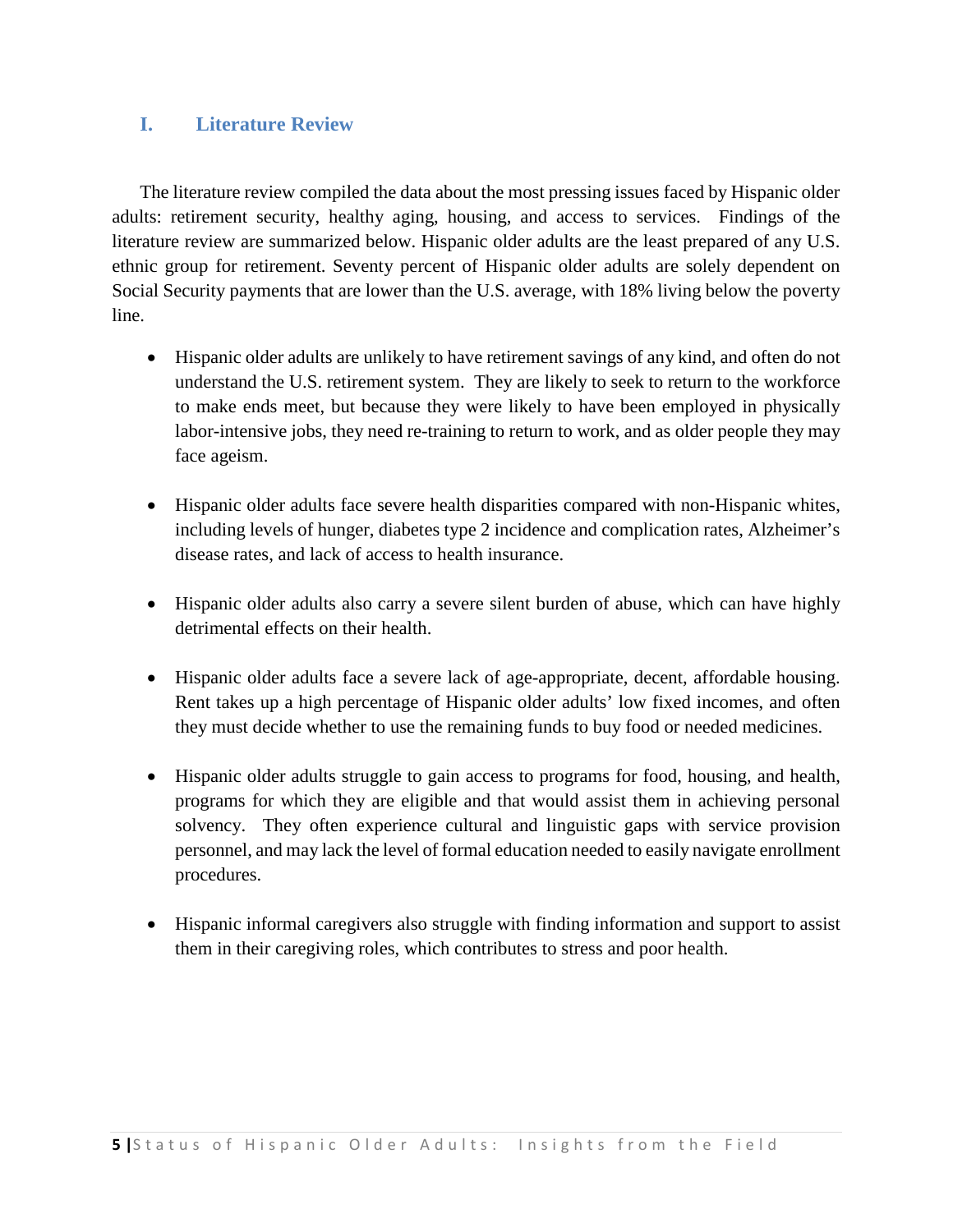## <span id="page-5-0"></span>**II. The Community Forums**

NHCOA implemented two community forums, one each in Miami and Los Angeles—cities which together broadly span the diversity of the Hispanic population, in terms of time in the U.S. and countries of origin. The focus of the community forums was to listen to seniors' recommendations for addressing their communities' most pressing problems. The goals of the forums were to gather information about the role that local communities play in the development and implementation of policies, programs and services; and to have a solution-driven discussion in which participants could offer new insights on how Hispanic older adults and caregivers can be involved in their communities and successfully increase their access to social programs. Each community forum featured a panel discussion of key issues faced by Hispanic older adults and then opened the floor to group discussion of solutions.

<span id="page-5-4"></span><span id="page-5-3"></span><span id="page-5-2"></span>Following are some of the key **community recommendations** regarding retirement security, healthy aging, housing and access to services.

#### <span id="page-5-1"></span>**A. Retirement Security**

- Advocate for paid leave so that families can better care for sick or disabled relatives.
- Advocate for fair distribution of resources.
- Provide families with education on financial planning for retirement.
- Provide education and advocacy to protect the community from Medicare fraud.
- Community members should educate themselves about candidates' political platforms and become more civically engaged.
- Provide the community with information on key legislation.
- Trusted local and national organizations should provide community members with information about access to programs and how to enroll.
- Families and community members should assist older adults in accessing services and helping protect them from Medicare fraud.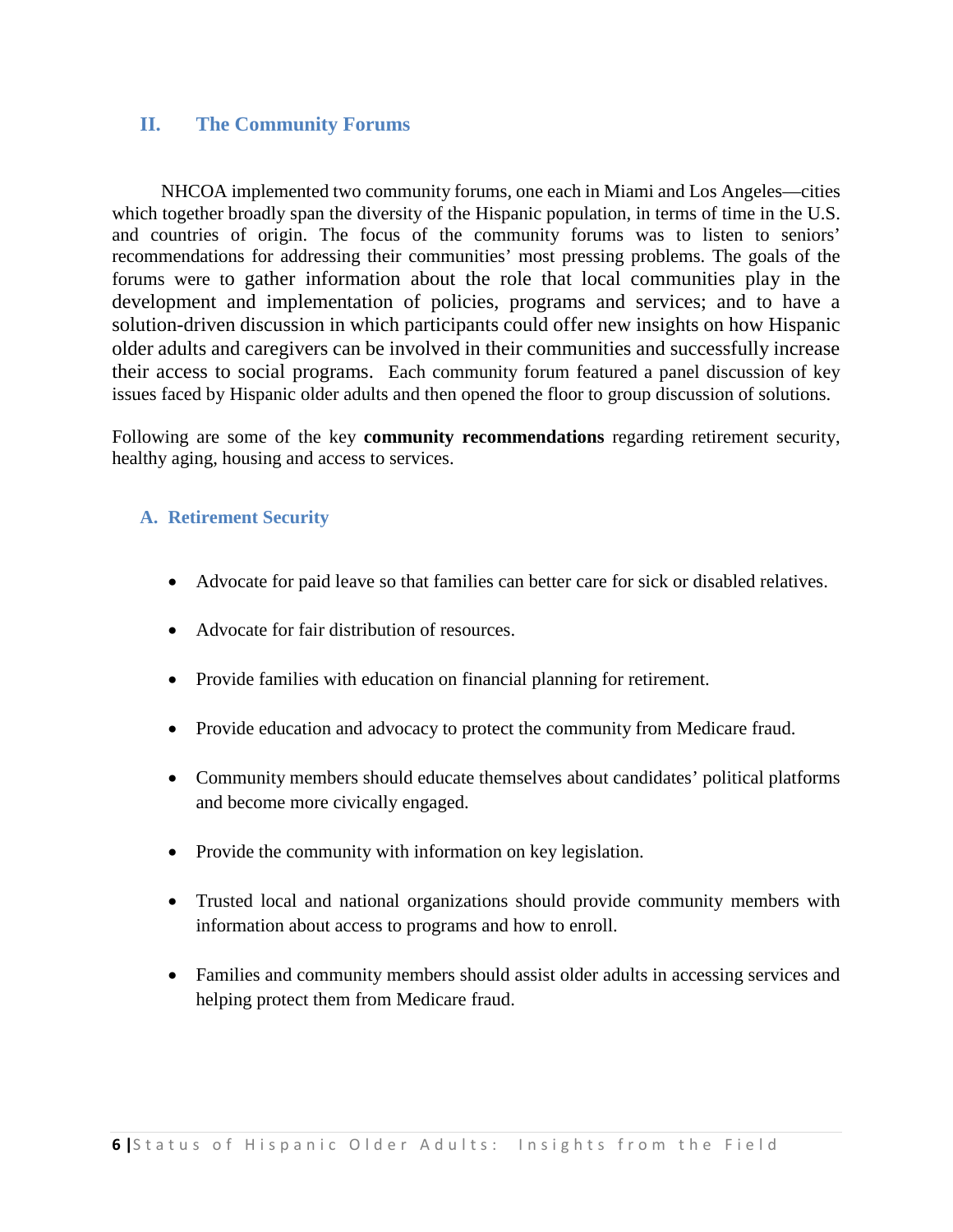## <span id="page-6-0"></span>**B. Healthy Aging**

- Advocate for specific community needs in relation to health, and for legislation that is in the health interests of the community, including health-related budget allocations.
- Local and national organizations should provide more health education and health promotion in relation to chronic disease prevention and nutrition.
- Communities should organize healthy social activities for seniors.
- Community organizations should help community members understand the political platforms of candidates in relation to community health.

## <span id="page-6-3"></span><span id="page-6-1"></span>**C. Housing**

- Communities and local and national organizations should advocate for incentives to create affordable, accessible, good-quality housing for seniors through public policy, university programs and construction companies.
- <span id="page-6-4"></span>• Communities and local and national organizations should advocate for clear, easy-tonavigate and linguistically and age-appropriate enrollment procedures for affordable housing.
- <span id="page-6-6"></span><span id="page-6-5"></span>• Community organizations should provide information and assistance to seniors and their families to aid in access to affordable and appropriate housing stock.
- <span id="page-6-8"></span><span id="page-6-7"></span>• Spanish-language media should provide information to the community on affordable housing stock.
- Seniors and their families should report housing abuses.

## <span id="page-6-2"></span>**D. Access to Services**

• Communities should be empowered so that local leaders and community members have the opportunity to learn how to navigate service enrollment and help other community members do the same, and to advocate for needed programs and important legislation.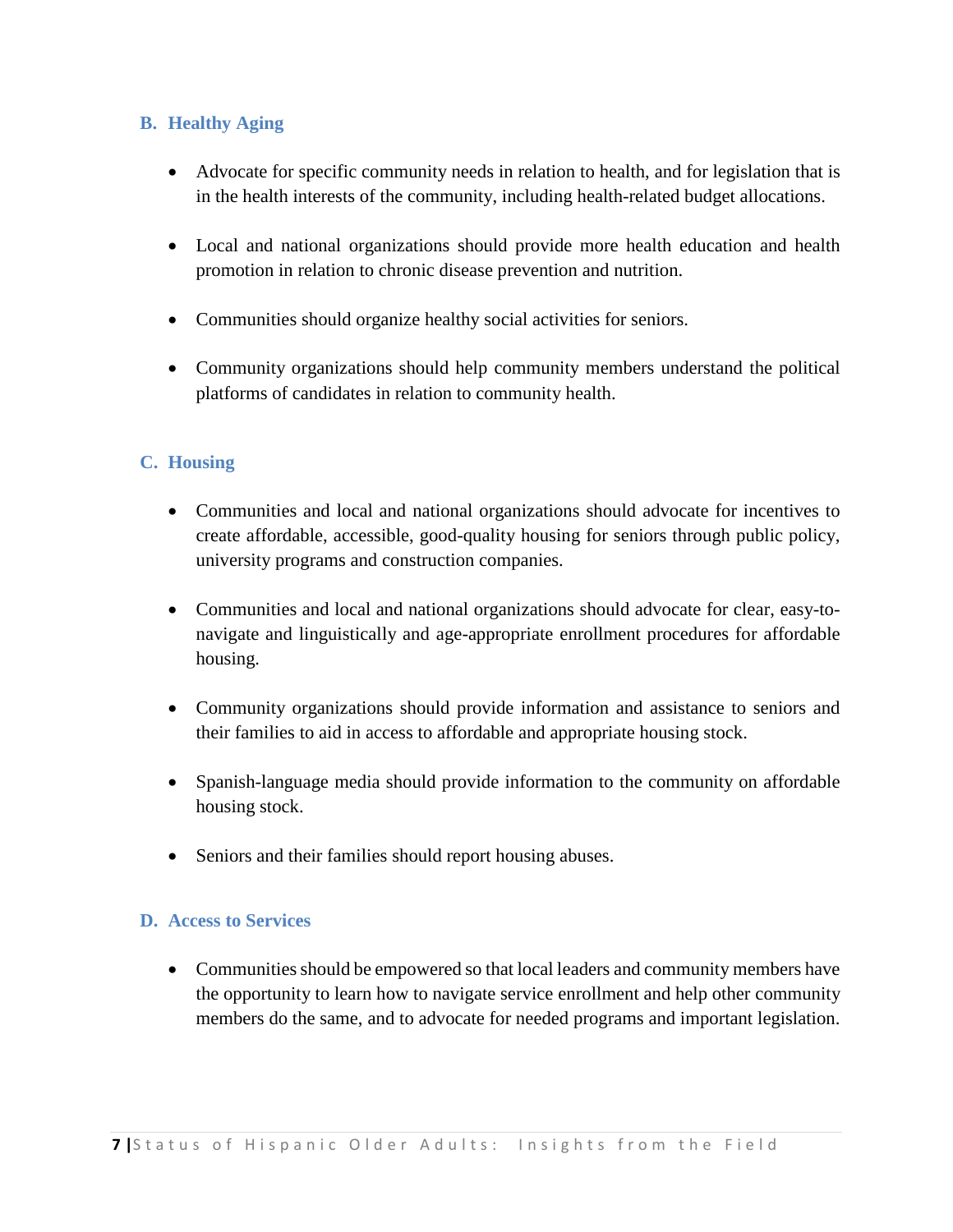• Communities should advocate for the expansion of nutrition services and social activities for seniors to combat hunger, malnutrition and depression-causing social isolation.

#### <span id="page-7-0"></span>**III. The Community Engagement Survey**

Earlier this year, NHCOA implemented a community engagement survey among 931 Hispanic older adults, their families and caregivers in California, Florida, Texas and Washington, D.C. Sixty-four percent of survey participants were older adults.

The survey found that, despite the challenges they face, Hispanic older adults are eager to engage in their communities and seek solutions to their most pressing issues. Findings indicated that most Hispanics are satisfied that they are engaged in their communities, but that they are engaged in informal ways, such as helping their neighbors, rather than through advocacy. This could be because Hispanics are more likely to view community engagement as "helping others," rather than taking on a formal role in the system to achieve community solutions. For example, a Hispanic person may help his or her neighbors by giving them a ride to appointments, rather than advocating for community shuttle service. Although they were satisfied with their levels of civic engagement, survey participants were generally not involved in the development and implementation of public policies, programs and services, but were willing to be more involved in these areas. However, the enthusiasm among survey participants to be civically engaged can translate to real change with the assistance of organizations that specialize in working with this hard-to-reach community, such as NHCOA, and community leaders. Through this effort Hispanic older adults will learn to navigate the system and participate in needed advocacy and community engagement. The survey also found that the main concerns among Hispanic older adults and the areas in which they would like to be engaged civically are health care access, affordable housing, and hunger and nutrition.

#### <span id="page-7-1"></span>**IV. National Recommendations**

<span id="page-7-4"></span><span id="page-7-3"></span><span id="page-7-2"></span>Building on the findings of the literature review, the community forums and the survey, NHCOA has developed a number of recommendations for local, state and national leaders. The report includes recommendations from local community members for communities, communitybased organizations and grassroots leaders. The NHCOA recommendations for local, state and national leaders follow.

*1. Prioritize the needs of aging and, particularly, diverse aging communities in the allocation of resources and funding opportunities.* Hispanic older adults, their families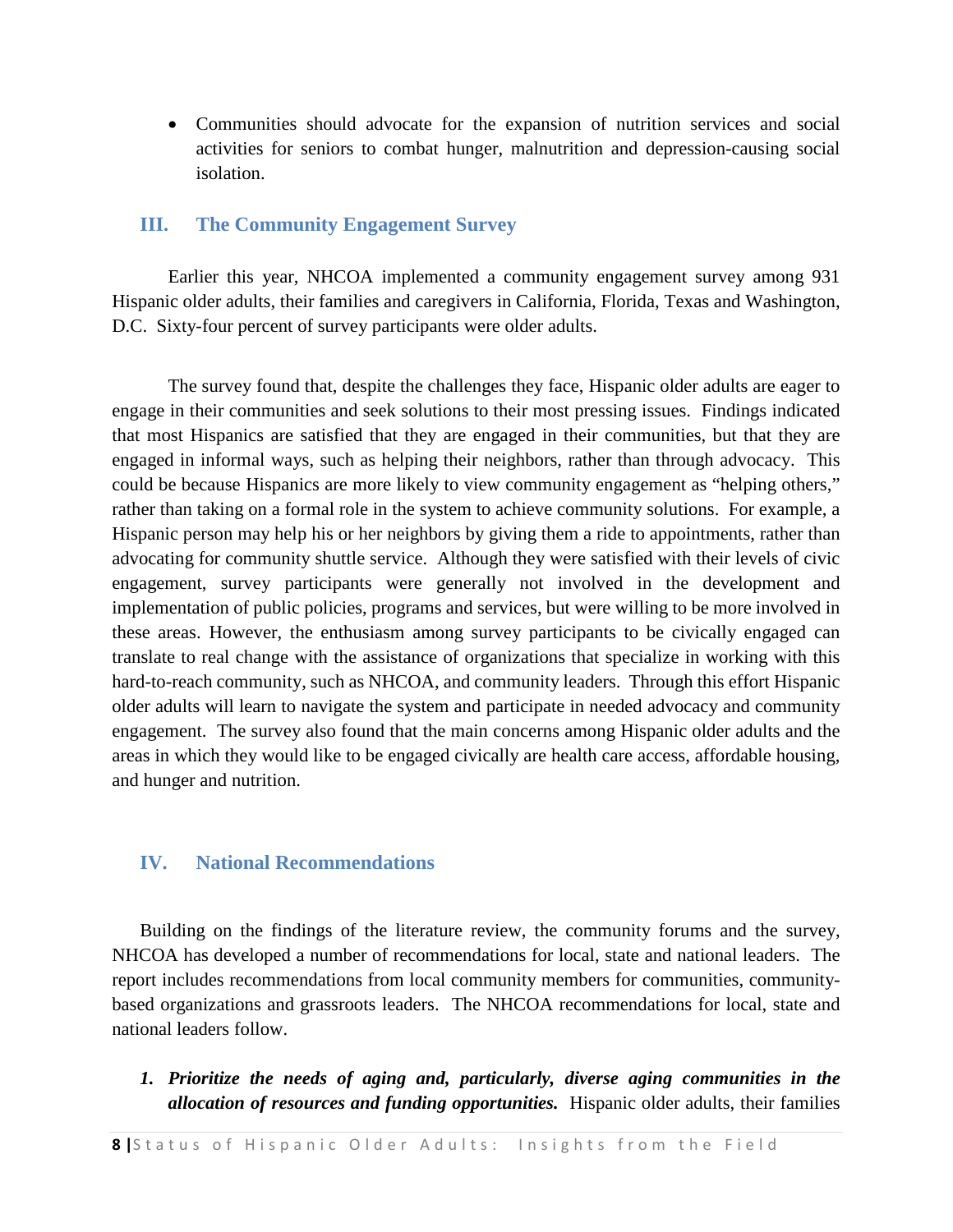<span id="page-8-1"></span>and caregivers tend to "fall through the cracks" of mainstream outreach, education and service provision because of linguistic and cultural differences. Organizations and outreach workers with deep knowledge of, and expertise in, engaging with these hard-toreach community members are needed to educate and assist them in enrollment for services

- <span id="page-8-4"></span><span id="page-8-3"></span><span id="page-8-2"></span>*2. Preserve and, when possible, expand programs that address retirement security among the U.S. aging population, including Social Security, Medicare and Medicaid*.
- *3. Expand job training and placement programs for older adults and ensure that Hispanic older adults are served by these programs by funding organizations with the ability to engage with this hard-to-reach population in a culturally and linguistically appropriate manner.*
- *4. Work to combat ageism in the job market and service provision.*
- *5. Ensure that programs and benefits address the needs of the growing Hispanic aging population.* Programs and benefits should be designed to be accessible to older adults with low levels of English proficiency and cultural and formal education gaps, with the goal of reducing the disparity in access to benefits. This entails:
	- a. *Enforcing CLAS (Culturally and Linguistically Appropriate Services) Standards.* Personnel must go beyond being simply bilingual to being linguistically and culturally competent.
	- b. *Bridging the digital divide.* Enrollment methods must take into account low levels of computer literacy, and the need for personalized and culturally and linguistically appropriate service.
	- c. *Promoting age sensitivity*. Outreach and education strategies should seek out Hispanic older adults where they live and gather in a culturally, linguistically and age-appropriate manner.
	- d. *Providing real access to information and assistance* for Hispanic older adults who may have difficulties in accessing transportation. This includes the creation of a senior call center that diverse seniors could contact for information in their native language; the creation of a volunteer education program in which bilingual and bicultural volunteers help seniors access services and programs in their own communities; the creation of radio and TV programs to inform seniors about available programs and their eligibility or rights, in a culturally and linguistically appropriate manner; and the establishment of more community-based organizations and centers providing assistance in local communities.
- <span id="page-8-0"></span>*6. Bridge and coordinate the information gaps between social programs (Social Security, Medicare, Pension Programs, etc.) and those approaching the age of eligibility* by developing an early notification system, so diverse older adults will be more aware of the options available to them and learn how to navigate U.S. systems.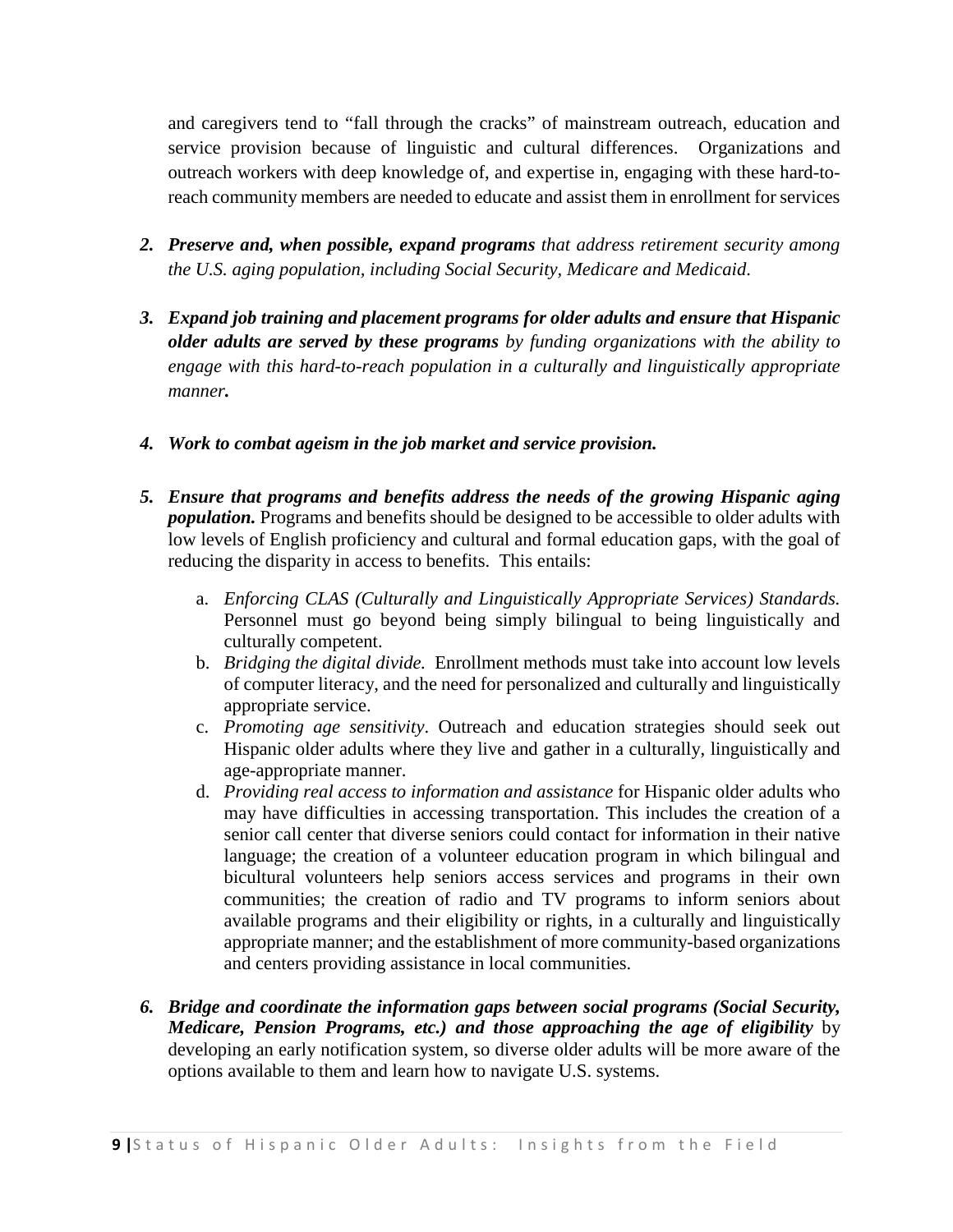- *7. Provide financial literacy training to Hispanic seniors, their families and caregivers,*  including training in recognizing and addressing financial abuse.
- *8. Establish requirements for employers to provide paid leave, including family leave, for all employees regardless of their employment status. For working Hispanic adults, it is imperative that they have time off to care for their senior relatives when they are ill or suffering disability. Most Hispanic seniors are cared for by informal family caregivers, who juggle their jobs, families and older relatives' needs.*
- *9. Continue to prioritize and target the closing of health-related disparities among Hispanic older adults, their families and caregivers, including in areas of access to mental health and treatment for substance abuse, diabetes, and Alzheimer's disease; access to health insurance and quality healthcare; access to information on how to identify and report fraud and abuse; and access to caregiver support programs and information.*
- <span id="page-9-1"></span><span id="page-9-0"></span>*10. Take immediate steps to increase affordable and quality housing that is subsidized or otherwise affordable, especially housing stock that is structurally suitable for seniors*.
- <span id="page-9-2"></span>*11. Create culturally appropriate and age-sensitive volunteer networks that work with community-based organizations and provide seniors with information about social programs and how to access them.*
- *12. Ensure senior accessibility to SNAP and other culturally appropriate and age-sensitive meal programs*, or otherwise provide access to good-quality, nutritious food. No older adult should go hungry in the U.S.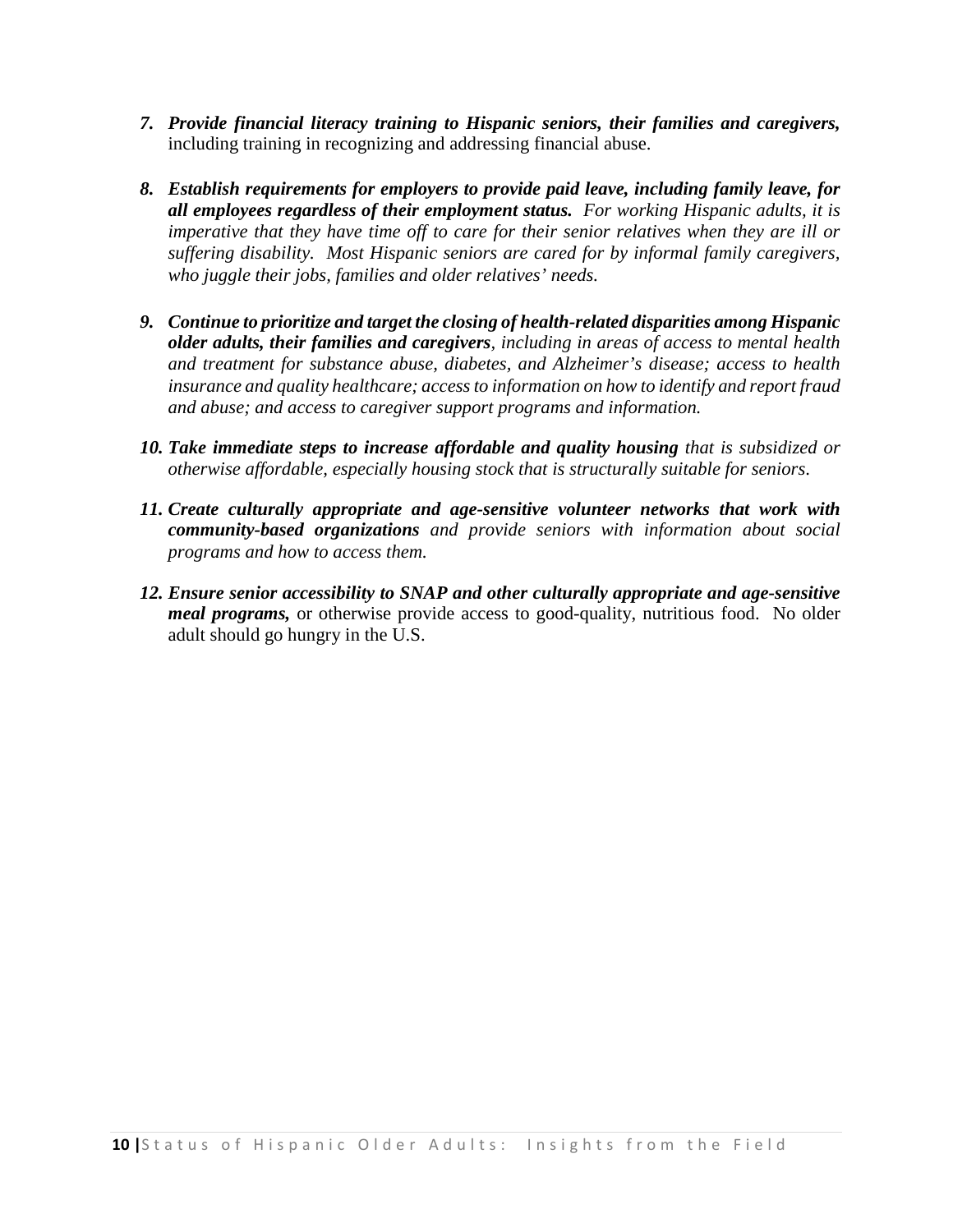## <span id="page-10-0"></span>**Introduction**

*"Never give up!"* This message, given by a physically disabled grassroots leader who presented at the National Hispanic Council on Aging (NHCOA) Miami Community Forum, sums up the character of the nation's Hispanic seniors. Despite the difficult challenges they face, they are prepared to meet them head on with solutions and not give up.

Hispanics are the largest ethnically diverse population in the U.S., making up 17.6% of the total populat[i](#page-2-1)on.<sup>i</sup> They are the fastest-growing aging population. In 2013, Hispanic older adults (those 60 years and older) numbered 3.6 million and made up 8% of the U.S. population 60 and older.<sup>[ii](#page-2-2)</sup> By 2050, older Hispanics are projected to account for 19.8% of the older U.S. population, and to number more than 17 million.<sup>[iii](#page-2-3)</sup> By 2019, the Hispanic population aged 65 and older is projected to be the largest ethnically diverse community in this age group in the U.S. Over the next 40 years, the number of Hispanics aged 65 and older is expected to double, while the number of those aged 85 and older is expected to triple.<sup>iv</sup> This is an impressive growth rate, given the growth of the U.S. aging population overall. In 2014, adults aged 65 and older, numbered 46.2 million, and represented 14.5% of the U.S. population. By 2040, the percentage of the U.S. population made up of older adults is expected to grow to 21.7%. By 2060, it is estimated that there will be about 98 million older adults, or more than twice the number in  $2014$ .

This growth demands prioritization of programs to address the specific needs of U.S. seniors in general and U.S. Hispanic seniors in particular. Moreover, this growth in population makes it imperative that all sectors of society are able to reach, educate and serve the diverse older adult population in the country. Hispanic older adults are a highly vulnerable population, facing multiple barriers and challenges in the areas of retirement security, hunger, health, housing and program access. By statistical standards, they are faring the worst of any senior population group in each of these areas. Hispanic older adults, however, are also remarkably resilient and optimistic even while facing the daunting problems before them. They are eager to participate in finding the solutions to their challenges and implementing them in their lives.

Over the past year, the National Hispanic Council on Aging (NHCOA) has conducted a study of the most pressing issues faced by the nation's Hispanic older adults, through literature review, a series of community forums implemented in areas that have the highest concentration of Hispanics, and a national survey. The literature review was conducted over a period of several months and sought to compile the data on retirement security, healthy aging, housing and access to services.

The 2016 Community Forums were held in Miami and Los Angeles. These two cities broadly span the diversity of the Hispanic population, in terms of time in the U.S. and countries of origin. Both cities have highly diverse Hispanic communities, including Hispanics who are new immigrants and those who have been in the area for many years. They also have a mix of countries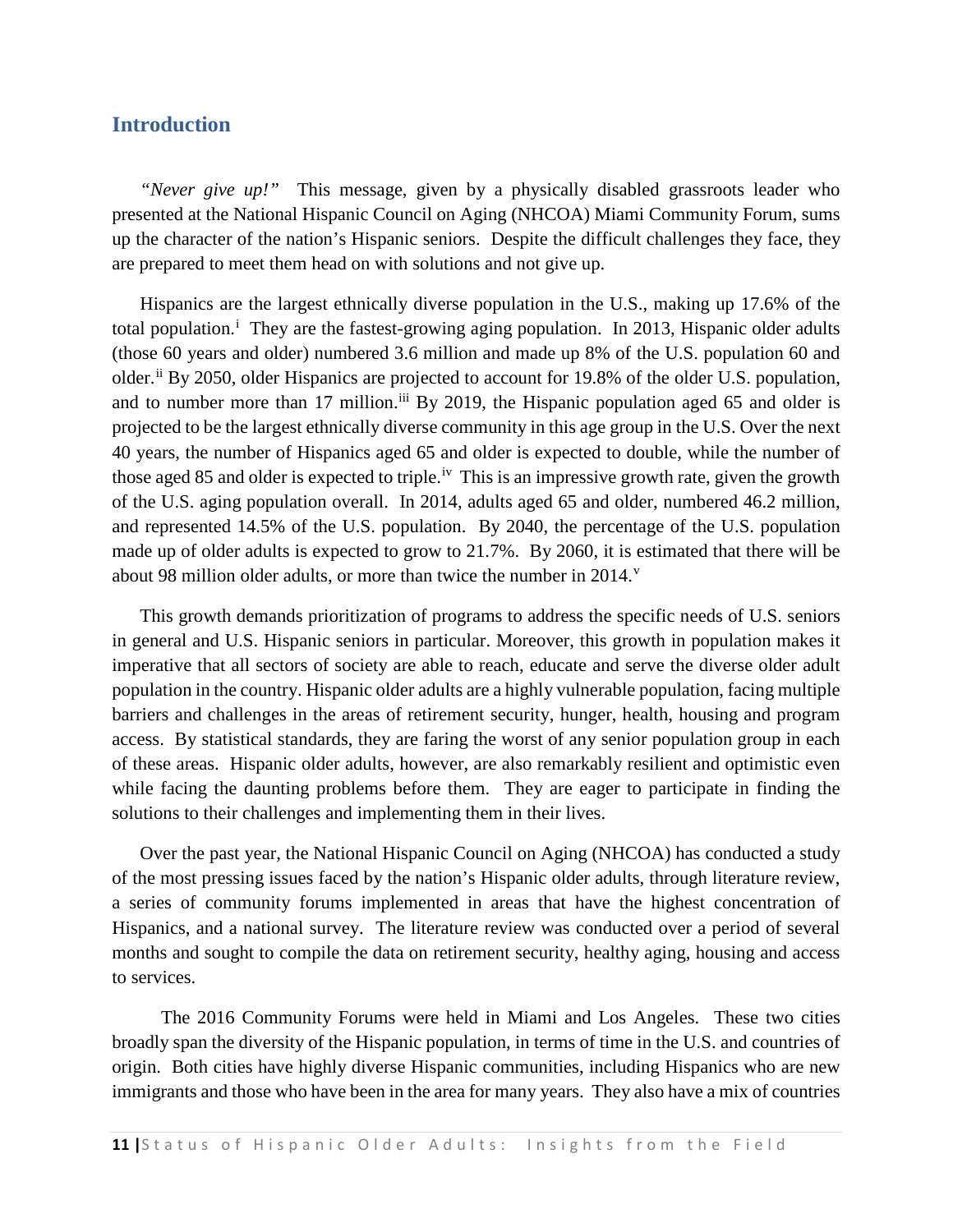of origin, with Miami Hispanics coming mainly from Cuba, the Caribbean and Central and South America, and Los Angeles Hispanics coming primarily from Mexico and Central America. The community forums incorporated presentations by policy makers, service providers, and community leaders. The central focus of the forums was participant discussion about ways to address their most pressing needs. The goals of the forums were to gather information about the role that local communities play in the development and implementation of policies, programs, and services; and to have a solution-driven discussion in which participants could offer new insights on how Hispanic older adults and caregivers can be involved in their communities and successfully increase their access to social programs. Each community forum featured a panel discussion of key issues faced by Hispanic older adults, and then opened the event to group discussion of solutions. Each forum resulted in community recommendations in the key areas of retirement security, healthy aging, housing and access to programs.

NHCOA implemented its community engagement survey among 931 Hispanic older adults, their families and caregivers in California, Florida, Texas and Washington, D.C. Sixtyfour percent of survey participants were older adults.The survey gathered data on participant demographics and their views on, and participation in, community engagement. It also found that community members were largely satisfied with their levels of civic engagement, but were generally not involved in the development and implementation of public policies, programs and services—though they were eager to be involved.

The following report presents the findings of these three approaches, as well as recommendations for decision and policy makers, academics and community leaders. Findings for the literature review and community forums are organized under categories that most succinctly describe the challenges faced by the Hispanic older adult population: retirement security, healthy aging, hunger, housing and access to programs. Each section of the literature review and community forum findings is introduced by a statistical summary, followed by the summary of the community forum discussion and participant recommendations. These findings are followed by the survey report and national recommendations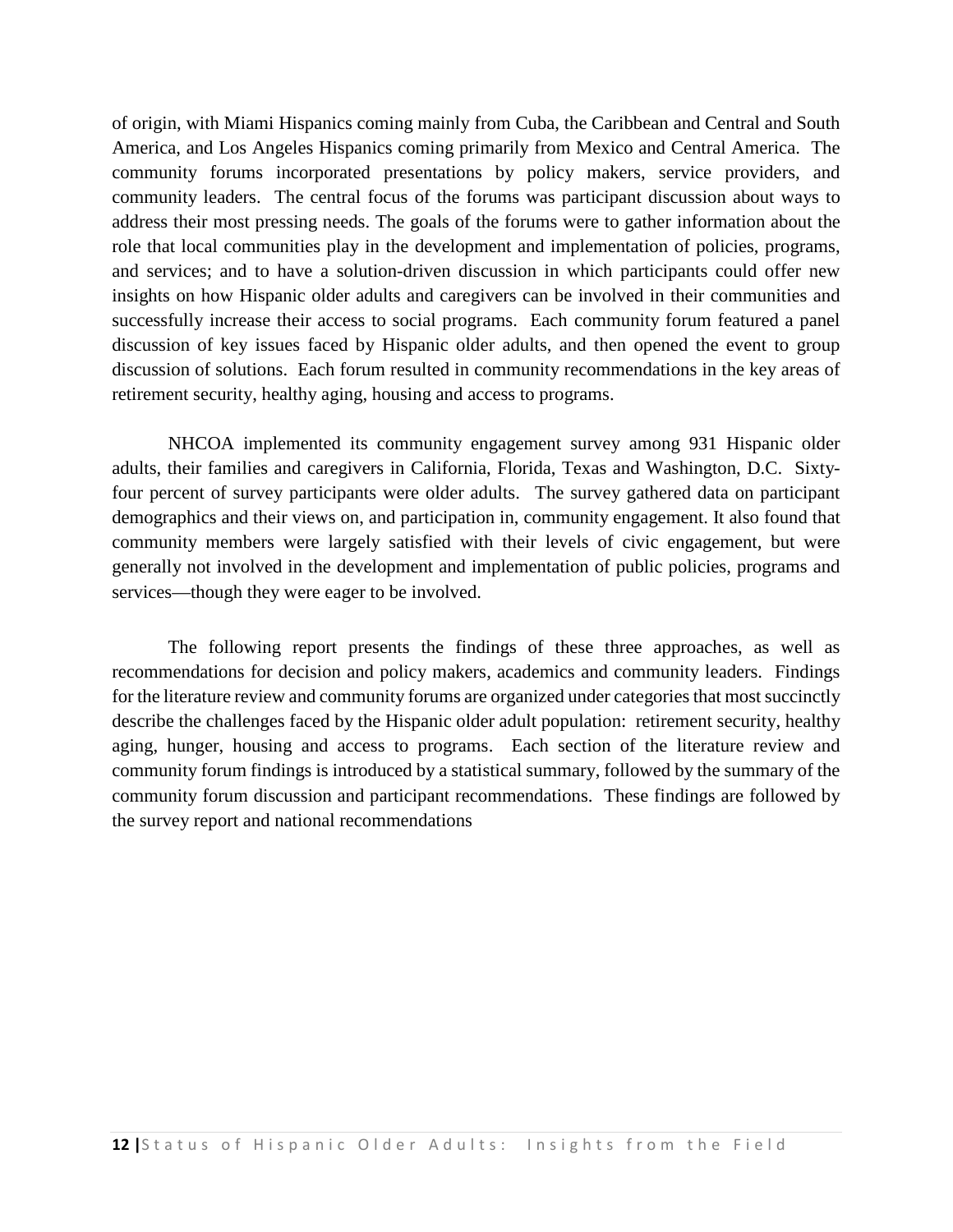## <span id="page-12-0"></span>**Findings from the Literature Review and Community Forums**

## <span id="page-12-2"></span><span id="page-12-1"></span>**I. Retirement Security**

#### **A. Statistical Summary**

Hispanic older adults are the least prepared for retirement of any ethnic group in the nation, with a high percentage living in poverty and most living in economic insecurity. Eighteen percent of U.S. Hispanic older adults live below the poverty line, compared with only 8% of non-Hispanic white older adults.<sup>vi</sup> Tragically, even among those who live above the poverty line, Hispanic older adults are almost universally economically insecure. This is partly because the majority of Hispanic older adults (70.4%) depend solely on Social Security benefits.<sup>[vii](#page-3-2)</sup> Not only are Hispanics often solely dependent on Social Security for their retirement income; they receive lower payments than other beneficiaries. In 2014, the median income from Social Security received by Hispanic beneficiaries was \$13,559, compared to that of White older adults, whose median income was \$18,056<sup>[viii](#page-3-3)</sup> This income level places Hispanic seniors on a razor-thin line of solvency, where any economic change, such as an illness or a raise in housing costs, can plunge them into poverty or even hunger.

Income data gathered by the Medicare program also illustrates low retirement income among Hispanic older adults. The majority of Medicare beneficiaries are 65 years of age or older. In 2014, the median income per person for black and Hispanic Medicare beneficiaries was \$16,150 and \$12,800, respectively, notably lower than for white Medicare beneficiaries at \$27,450. Moreover, in 2014, 50% of all Medicare beneficiaries had less than \$63,350 in savings, but the amount of savings was seven times greater for white beneficiaries (\$91,950) than for black  $(\$12,350)$  or Hispanic  $(\$9,800)$  beneficiaries.<sup>[ix](#page-3-4)</sup> This disparity persisted even when formal education was taken into account. Hispanic Medicare beneficiaries with a college degree had a median income of \$34,800 while White beneficiaries with a college degree had a median income of  $$41,400$ .

A 2014 Prudential survey found that Hispanic older adults did not generally participate in workplace retirement plans and lacked understanding of retirement planning. More than half of Hispanic participants in the survey showed a "poor" or "very poor" understanding of U.S. workplace-based retirement plans. In addition, when compared to the general population, Hispanics generally had limited access (72% versus 83%) to workplace-based retirement plans and when they did have access, they logged low contributions (71% versus 85%) to these plans. Beyond workplace retirement plans, Hispanic participants in the survey indicated that they lacked understanding of the U.S. retirement system as a whole. When they were asked to evaluate their understanding of the U.S. Social Security system and U.S. workplace-based retirement plans, 56% of the Hispanic participants indicated a "poor" or "very poor" understanding in both categories.<sup>[xi](#page-3-6)</sup>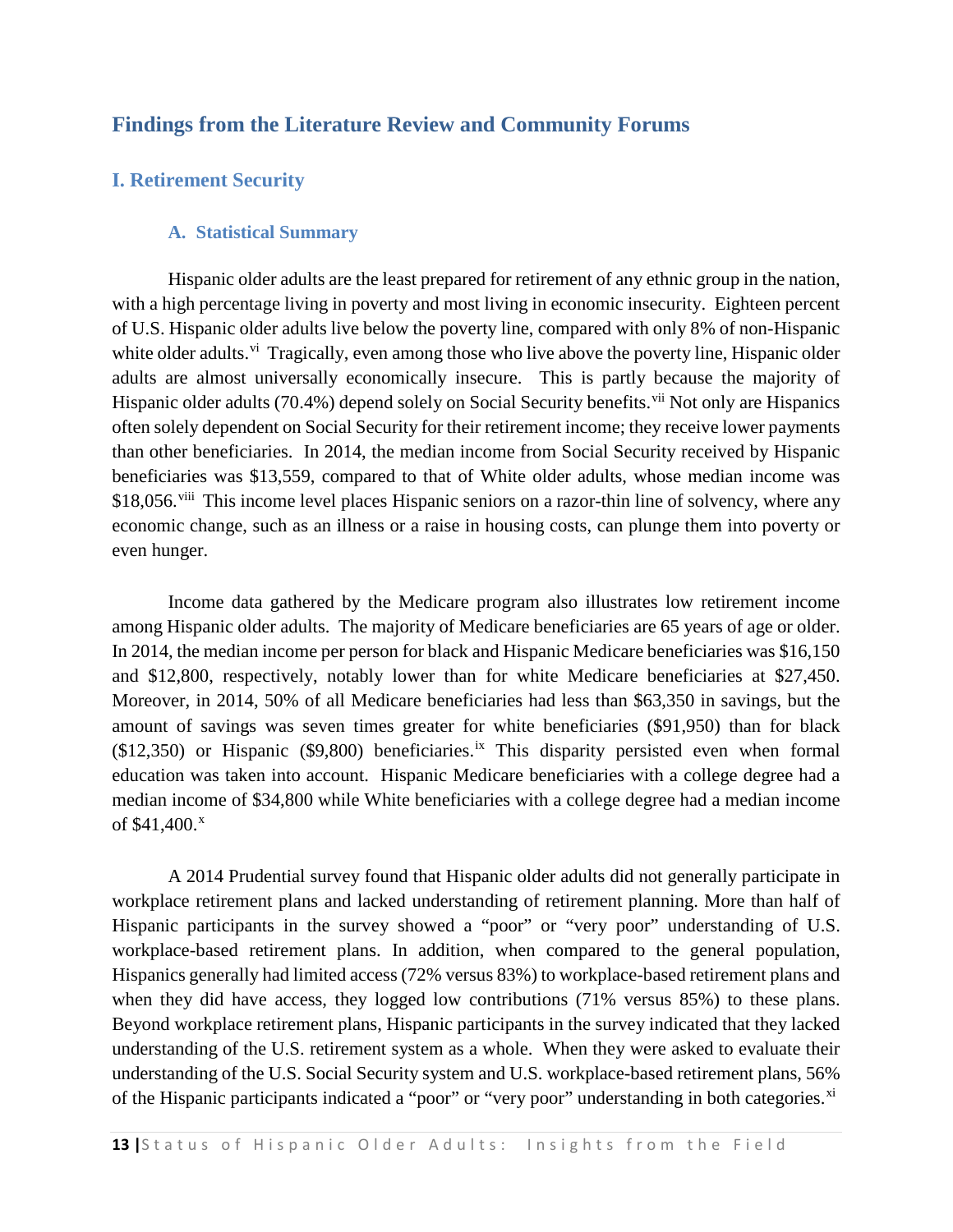Although Hispanic older adults participating in NHCOA community forums consistently request job training so that they can re-enter the workforce to combat retirement insecurity, ageism might play a negative role in that effort. Even though research shows that job performance does not decline with age,<sup>[xii](#page-4-1)</sup> older job applicants are often perceived more negatively than younger ones.<sup>[xiii](#page-4-2)</sup> Although discrimination against people aged 40 and over is prohibited by the Age Discrimination Act of 1967, a 2013 survey of 1,502 people aged 45 to 74 conducted by AARP found ageism to be prevalent. A full two-thirds of the survey sample said they had witnessed or experienced ageism.<sup>[xiv](#page-4-3)</sup> Ageism is an added challenge for older Hispanic adults who often have worked in jobs requiring physical labor during their younger years and need retraining to enter the workforce.

#### **B. Findings from the NHCOA Community Forums**

<span id="page-13-0"></span>NHCOA conducted two community forums, one each in Miami and Los Angeles during 2016. The forums had two goals: 1) to gather information about the role that local communities play in the development and implementation of policies, programs, and services; and 2) to have a solution-driven discussion where participants can offer new insights on how Hispanic older adults and caregivers can be involved in their communities and successfully increase their access to social programs. Following is a summary of the community forum discussion, as well as participant recommendations in relation to retirement security.

During the community forums, participants spoke about the continuing difficulty of meeting monthly expenses, given high housing costs in both Miami and Los Angeles. They spoke about their lack of knowledge of available programs and how to access them, as well as the overwhelming feelings of being isolated and forgotten. They requested more information about Social Security and Medicare and about how to prevent Medicare fraud, which is prevalent in both Miami and Los Angeles. Participants also discussed solutions, including the importance of family financial planning. A community leader, who is also an older adult, had this advice for Hispanic families: "*Analyze in detail your family budget, look for financial education and resources, and educate your kids about the importance of saving for their future."* Another participant in Los Angeles urged the community to work together to change the perception of aging. *"Life doesn't end when we turn 50. We need to find ways to see the aging process as an opportunity to continue being productive and active in our communities."* A Miami community member stressed the importance of younger generations learning to plan for retirement*. "We have the opportunity to educate younger generations, so they don't face the same challenges we are facing."*

Miami Community Forum participants made the following recommendations to address issues related to retirement security in their community:

• Community members should advocate for family leave. They suggested the creation of a paid-off fund, where employers match the hours gained by workers with accumulated time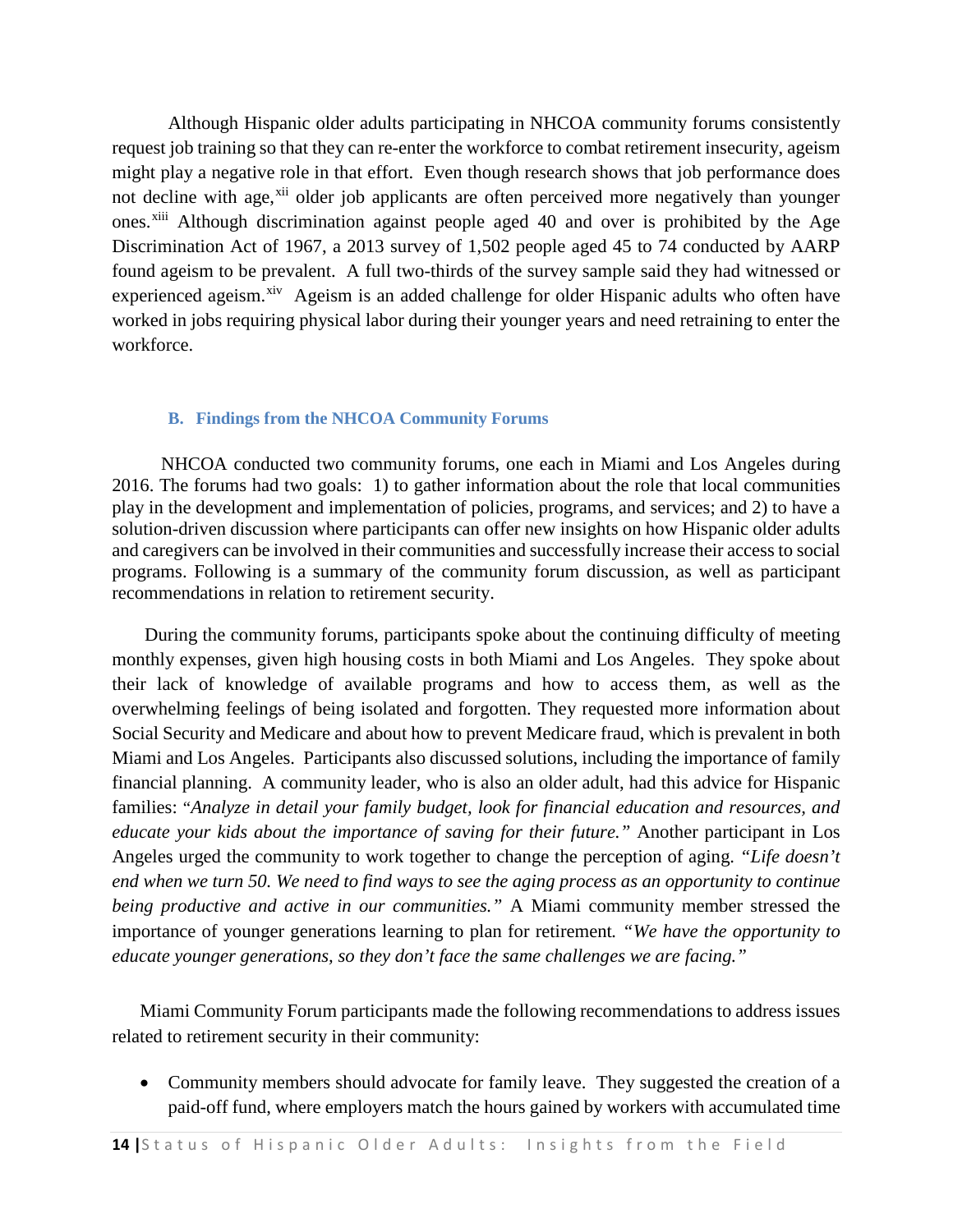that could be used to go to the doctor or take care of a family member. This paid time off fund could be used by family members, for example, to care for senior parents or other relatives.

- Community members are interested in being better informed about political candidates' platforms and the possible effects of their ideas on social programs for Latino seniors before they vote.
- Community members want to advocate for fairer regulations on the distribution and allocation of resources, as many seniors reported having been "advised" to get divorced in order to receive welfare assistance.
- Community members are eager to develop an advocacy campaign to reach out to local representatives and legislators, so seniors' needs are heard and addressed.
- Community leaders and members urged the development of an advocacy campaign to ban clinics and health centers from requesting complete Social Security numbers. Only the last four digits of the Social Security should be requested by health and social service providers, to protect against fraud.
- Local organizations must develop an educational campaign to educate Hispanic older adults, their families, and caregivers about the importance of protecting their Medicare ID and Social Security numbers to protect themselves from fraud.

Los Angeles Community Forum participants made the following recommendations to address issues related to retirement security in their community:

- Local community organizations or NHCOA should develop and implement trainings and seminars about how to save for retirement on tight budgets.
- Local community organizations should offer retirement courses at senior and community centers to educate families on the importance of saving for their golden years.
- Community members should be informed about current legislation being discussed on the national, state and local level; one of those bills was the Retire Choice bill (SB123) for companies with five employees or fewer.
- Families should hire a trusted person or caregiver to help seniors to check their Medicare reports to prevent fraud, which can destroy a senior's retirement security.
- Local organizations should raise awareness on Medicare fraud and share messages about how to prevent and report Medicare fraud.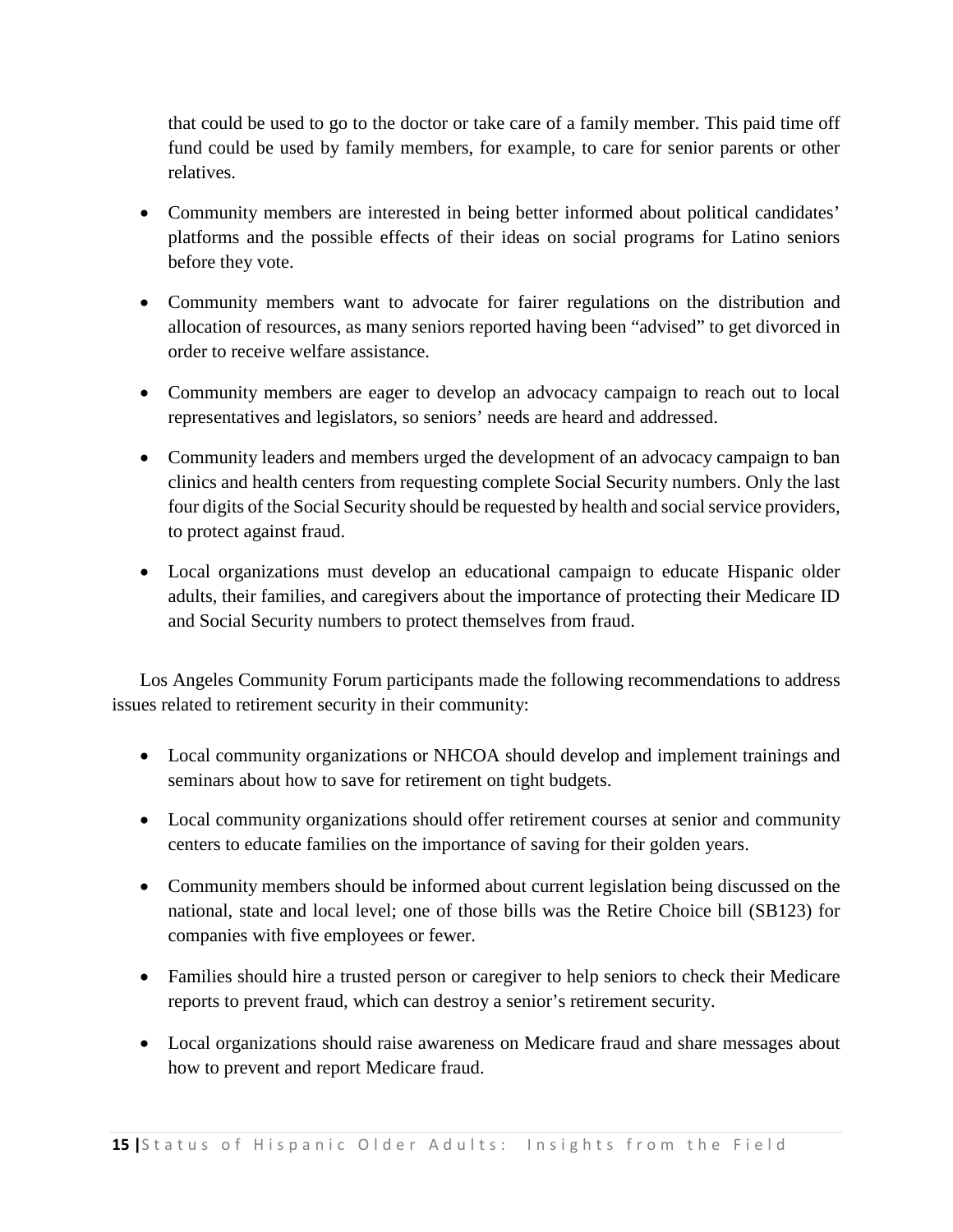• Leaders and community-based organizations should find the best way to share information and resources on Social Security, Medicare fraud prevention, financial security and many other programs, in partnership with trusted national organizations, such as NHCOA.

## <span id="page-15-0"></span>**II. Healthy Aging**

#### **A. Statistical Summary**

<span id="page-15-1"></span>Although Hispanics live longer than non-Hispanic Americans, they do not live healthier. The Hispanic paradox, or the fact that Hispanics live longer even with a lower socioeconomic status, <sup>[xv](#page-4-4)</sup> results in Hispanics living about 2.5 years longer than non-Hispanic whites and eight andother chronic health conditions. XVIII Hispanic seniors are at higher risk for developing Type 2 years longer than non-Hispanic blacks.<sup>[xvi](#page-4-5)</sup> Despite longer lives, Hispanics face multiple health disparities and burdens. Over 25.5% of Hispanic older adults lack health insurance, compared to 10.5% of non-Hispanics, making it difficult for Hispanics to access quality healthcare.<sup>[xvii](#page-4-6)</sup> In addition, Hispanic older adults have a high burden of chronic disease and unhealthy conditions, including heart disease, cancer, diabetes, asthma, obesity, hypertension, arthritis, and liver disease. For example, obesity rates also tend to be higher among Latino adults (39.1 percent) than among non-Hispanic white adults (34.3 percent), which puts them at a greater risk of developing diabetes diabetes than non-Hispanic whites.<sup>[xix](#page-4-8)</sup>

In 2014, the leading causes of death among U.S. Hispanic older adults were the following: 1) heart disease; 2) malignant neoplasm; 3) cerebrovascular diseases; 4) diabetes; 5) Alzheimer's disease; 6) chronic lower respiratory disease; 7) influenza and pneumonia; 8) nephritis (nephrotic syndrome and nephrosis); 9) accidents (unintentional injuries); and 10) chronic liver disease and cirrhosis.<sup>[xx](#page-4-9)</sup> Hispanic older adults face a higher burden than non-Hispanic whites of some of these conditions, including diabetes and Alzheimer's disease.

Health conditions faced by Hispanic older adults reflect the health disparities faced by the Hispanic community as a whole. For example, disparities in access to health care among younger Hispanic adults can lead to higher complication or mortality rates for diabetes among Hispanic older adults. According to the 2014 Agency for Healthcare Research and Quality Report (AHRQ), the Hispanic community has made recent gains in health, but disparities still remain.<sup>[xxi](#page-4-10)</sup> Following is a brief summary of the health disparities faced by the Hispanic community.

• Cancer is the leading cause of death among Hispanics, accounting for 17.4% (55.4 million out of 318 million) of deaths in the total U.S. population in 2014.<sup>[xxii](#page-4-11)</sup>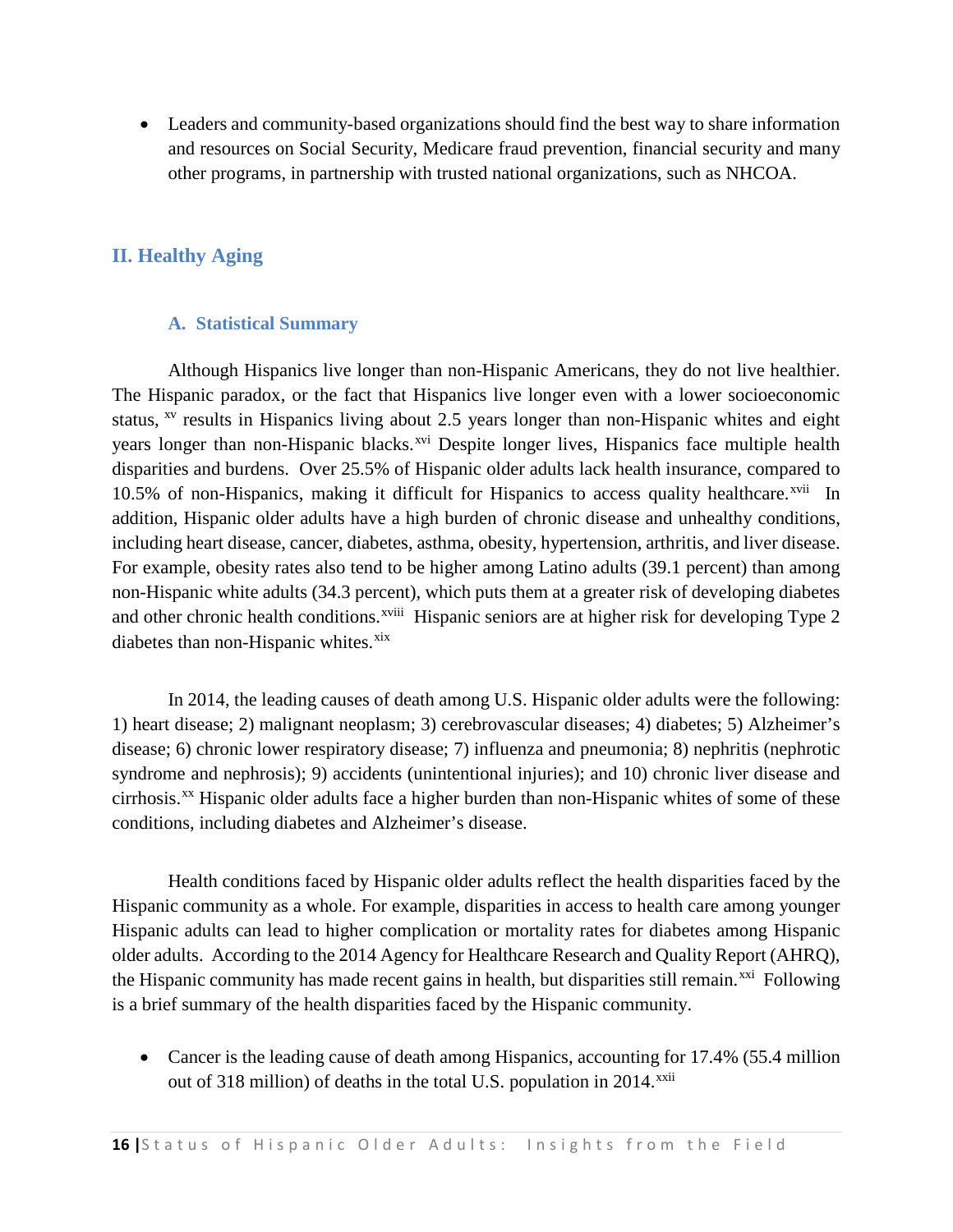- Cardiovascular disease is a serious issue among Hispanics. In 2015, among Hispanic adults aged 20 and older,  $48.3\%$  of men and  $32.4\%$  of women had cardiovascular disease.<sup> $xxiii$ </sup> [T](#page-5-2)he generally higher prevalence of obesity, noninsulin-dependent diabetes, hypertension, and high LDL cholesterol and low HDL cholesterol levels in Hispanics contribute to their risk for cardiovascular disease.
- Substance Abuse Treatment access is greatly needed in the Hispanic community. Between 2003 and 2011, 9.9% of Hispanics and 9.2% of non-Hispanics needed substance use treatment. During those years, approximately 3.1 million Hispanics needed treatment but  $\text{did not receive it.}^{\text{xxiv}}$  $\text{did not receive it.}^{\text{xxiv}}$  $\text{did not receive it.}^{\text{xxiv}}$
- Diabetes is a disease that Hispanics suffer disproportionately. In 2014, the diabetes rate for Hispanics was 8.7, compared to 5.8 among non-Hispanic whites.<sup> $xxv$ </sup> The rate of hospital admissions for uncontrolled diabetes decreased during the period between 2001 and 2012 among all the populations, but still remained higher among Hispanics than whites. Among Hispanics, hospital admission for uncontrolled diabetes decreased from 46.0% to 26.7% during this time period, compared to a decrease from 17.6% to 11.7% among non-Hispanic whites.
- Mental health care is underused among Hispanics. Hispanic adults are less likely than white adults to receive mental health treatment or counseling, even when experiencing a major depressive episode. Tragically, Hispanic suicide deaths have increased during the last 12 years.
- Access to health care remains challenging for many Hispanics. In 2013 and 2014, Hispanics were less likely to have a usual place to go for medical care than either blacks or whites. During the same time period Hispanic adults aged 18-64 were less likely to be insured than non-Hispanic whites. Uninsured Hispanic adults are less likely to receive needed care in a timely manner than Hispanic adults who are privately insured.
- Use of restraints in nursing homes is more prevalent among Hispanic residents. In 2012, 2.4% of Hispanics were subjected to daily restraint use compared with 1.8% of non-Hispanic whites.
- Hospice care is less accessible for Hispanics. In 2013, Hispanics and blacks were less likely than whites to receive sufficient help for feelings of anxiety or sadness during the end of life. Also, in that same year, Hispanic and black patients were less likely than white patients to receive care consistent with their end-of-life wishes.

In addition to the disparities cited above, Hispanics carry a higher burden of Alzheimer's disease and other types of dementias. Currently, the rate of diagnosed dementias is 12% of Hispanic older adults, 11% of black older adults and 8% of white older adults. Disparities in other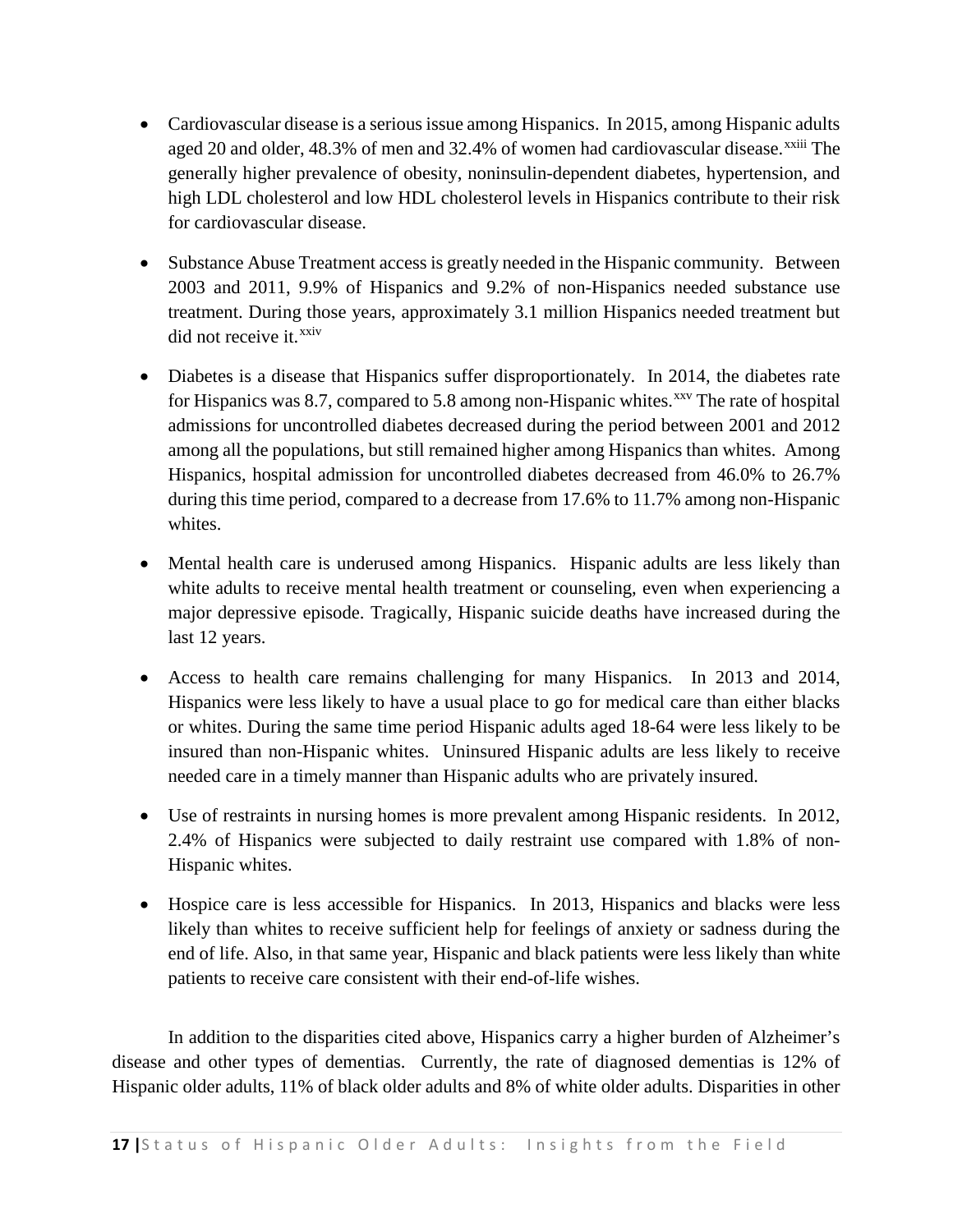chronic conditions, such as cardiovascular disease and diabetes, increase the risk for Alzheimer's disease and other dementias, especially among African-American and Hispanic populations.<sup>[xxvi](#page-6-3)</sup> care, Hispanics are less likely to be diagnosed with [A](#page-6-4)lzheimer's disease.<sup>xxvii</sup> As a result, Hispanics rate of non-Hispanic whites,<sup>xxviii</sup> or at a rate significantly higher than that of the diagnosed Moreover, lower levels of formal education and other socioeconomic characteristics of these populations may also increase the risk of Alzheimer's disease. Because of lower access to health are estimated to suffer from Alzheimer's disease and other dementias at one and a half times the dementia rate.

Hunger among Hispanic older adults has devastating health implications, and stems from retirement insecurity. According to the U.S. Department of Agriculture, food insecurity is a "*household-level economic and social condition of limited or uncertain access to adequate food*".<sup>[xxix](#page-6-5)</sup> The prevalence of food insecurity varies among households with different demographic and economic characteristics, and it severely impacts Hispanics. For example, more than one in five, or 22%, of Hispanic households is food-insecure, as compared to just one in ten, or 11%, of non-Hispanic white households.<sup>[xxx](#page-6-6)</sup> Seniors who experience food insecurity are at increased risk for chronic health conditions. A 2014 study by Feeding America and the [National Foundation to](http://www.nfesh.org/)  [End Senior Hunger](http://www.nfesh.org/) details the health and nutrition implications of food insecurity in seniors aged 60 and older. The study concluded that 60% of these seniors are likely to experience depression and 53% are likely to suffer a heart attack. Other health problems that seniors experience because of food insecurity include asthma and congestive heart failure.<sup>[xxxi](#page-6-7)</sup>

Another key area that can significantly affect the health of Hispanic older adults is abuse. A University of Southern California (USC) Davis School of Gerontology report based on a survey of Hispanic elders in Los Angeles in 2012 found that 40% of participants had been abused. According to the study, 10.7% of Latino survey participants had been physically abused, 9% had been sexually abused, 16.7% had been financially exploited and 11.7% said they had suffered neglect. Of those that had been physically abused, more than half said that the injuries had been severe. Abuse is a silent burden among Hispanic older adults. According to the USC Davis study, only1.5% of those who had been abused in the study sample reported it.<sup>xxxii</sup> According to the depression and a host of other disorders. XXXiii Centers for Disease Control and Prevention (CDC), the probable consequences for health of elder abuse are numerous. In addition to injury, pain and sleep disturbances, physical abuse can result in premature death, and the psychological consequences of elder abuse can contribute to

#### **B. Findings from the NHCOA Community Forums**

<span id="page-17-0"></span>A major consensus in the discussions was that the U.S. healthcare system is difficult to navigate for Hispanic older adults and, in fact, most U.S. citizens. As a gerontologist who presented at the Miami Forum asserted, "*The U.S. health system is not perfect or easy to navigate*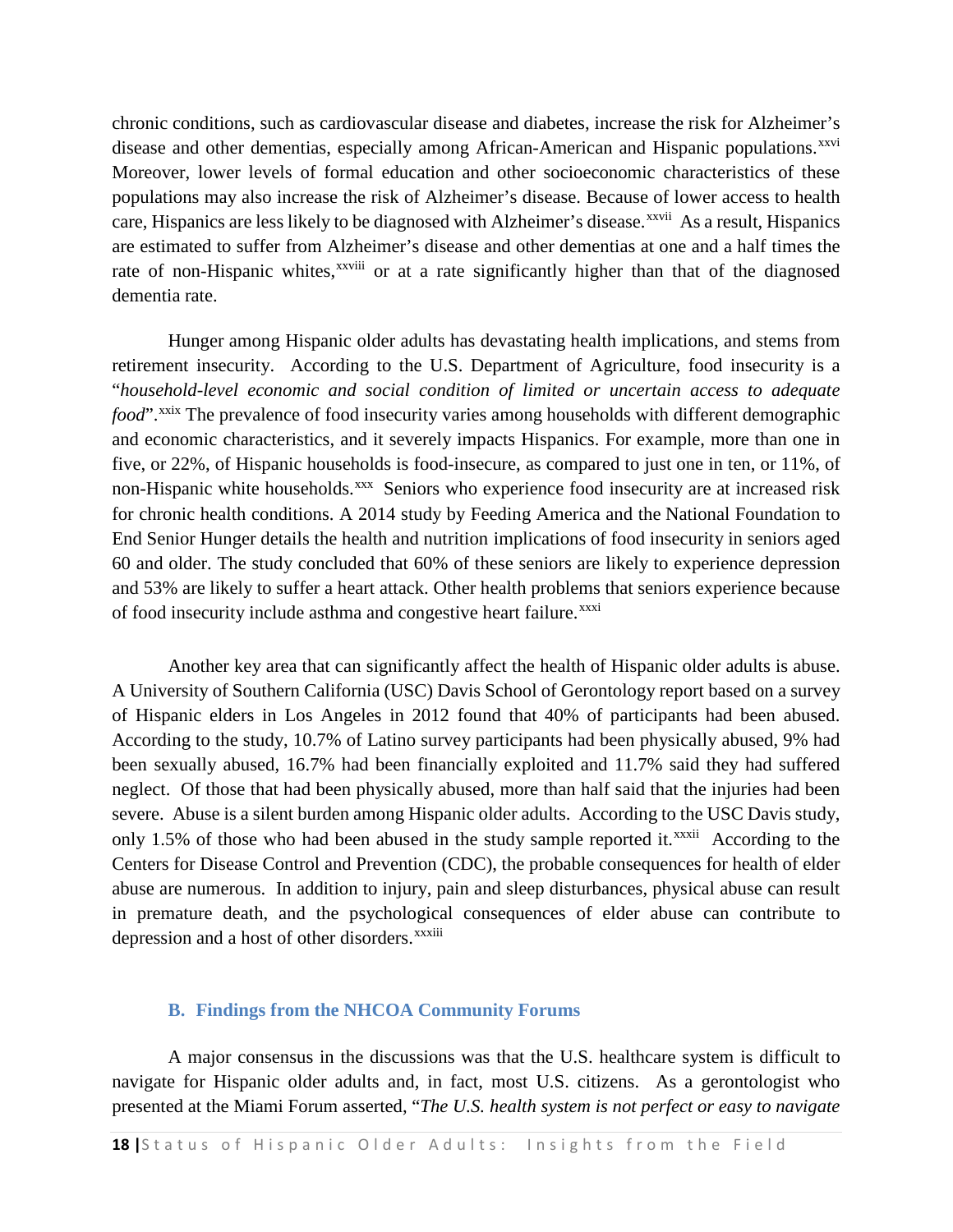*even for somebody who specializes in elderly populations.*" During the Los Angeles Community Forum, community members stressed that access to quality health services and other programs for Hispanics required more education to be able to understand how to navigate the programs. They acknowledged the importance of civic engagement in the community to report abuses. Forum participants talked about incidents of abuse in healthcare and the lack of age-appropriate services. They also recognized the disparities in their communities. As one Miami community member remarked, "In our area, we have lots of chronic problems associated with mental health issues and Alzheimer's." A major theme across both forums was the need for family members and patients to advocate for themselves in terms of healthcare, including asking questions.

Miami community forum participants made the following recommendations on healthy aging.

- Engage local leaders and community members in one-on-one talks with neighbors, friends, and family members to educate them about healthy eating habits and how to buy healthy foods on a budget.
- Community leaders and members should reach out to legislators and local representatives to advocate for the development of educational campaigns that target Hispanic older adults and families about chronic disease prevention and management.
- Engage local leaders and community members in the promotion and presentation of healthrelated workshops, so more people can attend them, especially those facing social isolation.
- Local organizations should promote recreational activities and cultural events in local neighborhoods that contribute to fighting social isolation, depression, and mental illness.
- Local organizations should develop a network of volunteers that help seniors become involved in activities that keep them healthy including dancing, singing, and handicrafts in housing facilities and nursing homes.

Los Angeles community forum participants made the following recommendations on healthy aging.

- Community leaders and members should reach out to political representatives and local social agencies, so seniors with mental illness can be relocated to places where they can get appropriate care for their conditions.
- Local community leaders and members should form a local committee that advocates for local and common needs.
- Local community leaders and members should advocate for budget increases for local aging initiatives that help older adult's access health care and afford prescription drugs.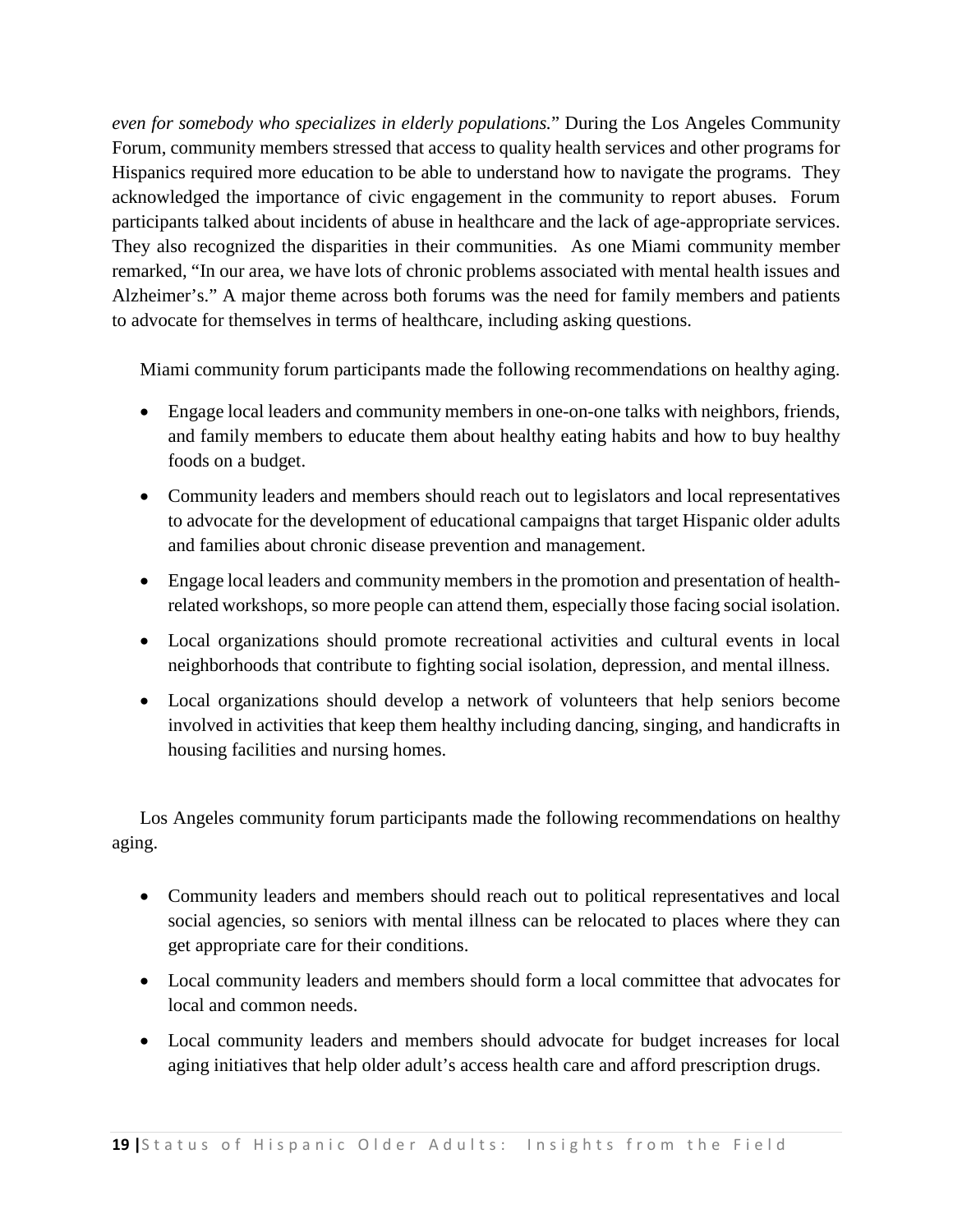- Local community leaders and members should engage in community mobilization and discussion in support of bills and proposals that guarantee better access to health care and long-term services for low-income and vulnerable elders.
- Local community organizations should educate community members on the importance of learning about the platforms of each presidential candidate regarding critical health programs, such as Medicare and Medicaid.

## <span id="page-19-0"></span>**III. Housing**

#### <span id="page-19-1"></span>**A. Statistical Summary**

A major factor impacting retirement security among the nation's Hispanic older adult population is the lack of quality affordable housing. One element of this lack of affordable housing is the relatively low rates of homeownership in the Latino community. Homeownership is a traditional way for families to grow wealth and afford quality living arrangements. Today, 55% of the U.S. Hispanic population rents a house, compared to 34.3% of non-Hispanics.<sup>xxxi[v](#page-7-2)</sup> In the years prior to the Great Recession of 2007, the number of Hispanic homeowners grew robustly, averaging an increase of 300,000 homeowners annually between 2000 and 2007. Unfortunately, much of that growth was unsustainable. Since 2010, Hispanics have made substantial gains in homeownership, averaging a net increase of 178,000 owner households per year; however, these gains were not enough to offset Hispanic population growth and affect the overall Hispanic homeownership rate, which dropped to  $45.4\%$  in 2014.  $\frac{xxxx}{}$ 

Hispanic renters face serious household challenges due to combined high rent prices and low income. Household income for very low-income renters dropped 9.9% between 2001 and 2014. Concurrently, the 2014 rental market logged a 44% increase in households burdened by housing costs. Seniors are often especially burdened by high housing costs, given their low fixed incomes. The standard for high burden for housing is 30% of one's monthly income being used for housing.<sup>xxxvi</sup>. Hispanic older adults who are dependent on low fixed monthly incomes often meet or surpass this high burden threshold. For example, a senior with \$15,000 annual income would require housing that costs no more than \$375 per month in order to stay unde[r](#page-7-4) the 30% threshold. In 2011, however, the median monthly cost for residential construction over the previous four years was over \$1,000.

Seniors face additional challenges in finding safe, appropriate housing as they often have special housing needs, including safe entryways and rental units that are not accessed by stairs.<sup>xxxvii</sup> These additional requirements make the housing gap even larger and contribute to the difficulty of seniors finding quality, appropriate housing costing 30% or less of their income. The failure to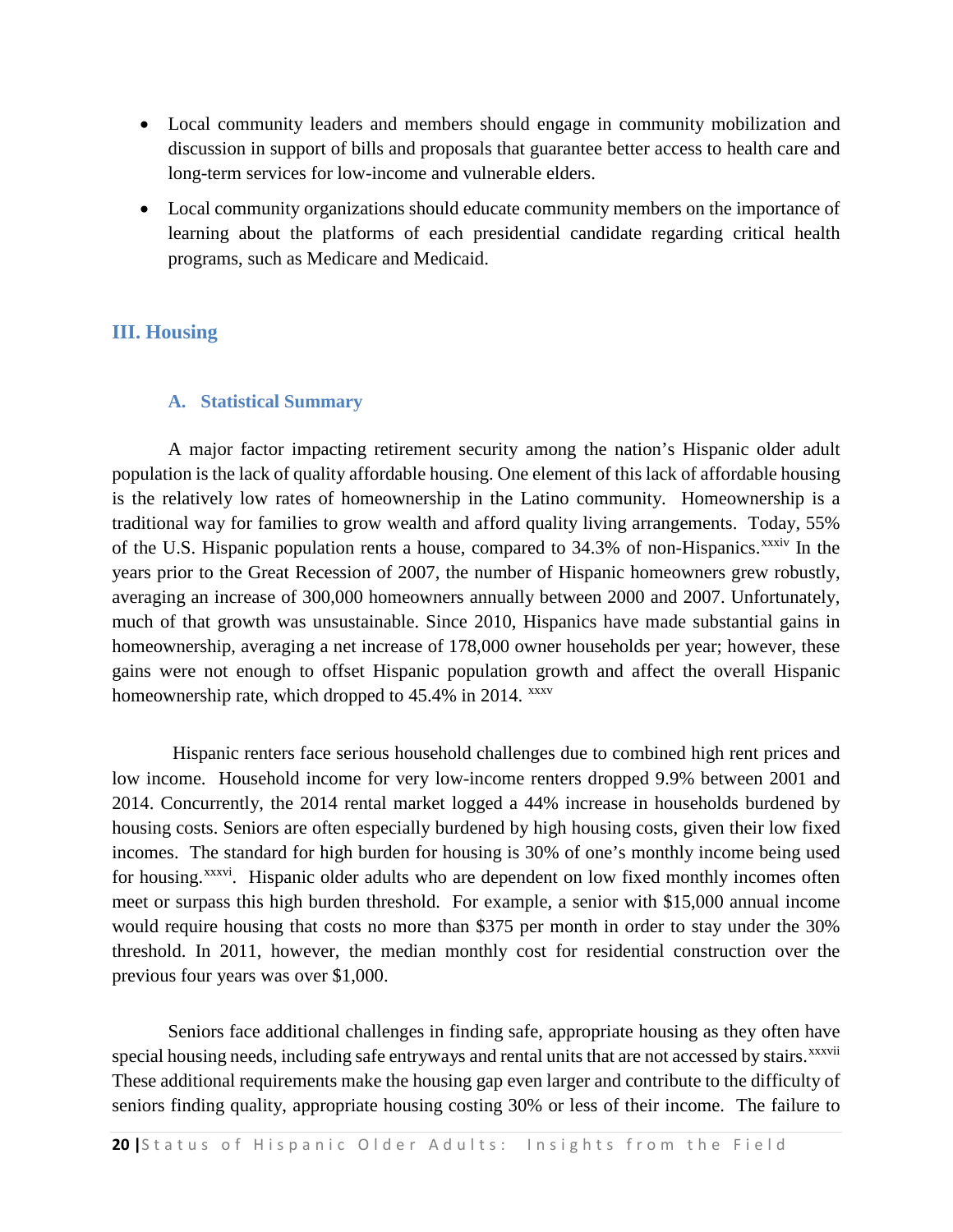find such housing leads to high levels of social insecurity and hunger among Hispanic seniors nationwide.

Hispanic households and Hispanic older adults often fall into a category that describes the worst possible housing scenario, called "worst case needs." In this scenario, very low-income renters who do not receive housing assistance, pay more than 50% of their income in rent and live in severely poor conditions. The occurrence of worst case needs situations expanded by 49% overall between 2003 and 2013. U.S. Hispanics were the hardest hit, with an expansion of 78%.xxxvii[i](#page-8-0)

#### **B. Findings from the NHCOA Community Forums**

<span id="page-20-0"></span>Housing remains a serious problem in both Miami and Los Angeles. Community forum discussion on housing reflected the statistics presented above. Quality housing is difficult to find and expensive. One of the service providers attending the Los Angeles Forum explained that there are many people close to losing their houses. *"They are one or two paychecks away from being homeless,"* she said. *"That's why it is crucial to advocate for financial security programs and make ourselves visible."* A participant in Los Angeles described the situation as follows. "*We have a lot of problems: they raise our rents, the buildings are dirty, there are drug deals happening around the buildings, and we don't know what more we can do*." In Miami, another participant exhorted the community to *"engage family members in the discussion of aging issues as they can help [in accessing] information and resources through online sources and mass media.*" Such assistance in accessing resources and information can be particularly effective in the area of housing, as assistance by family members and friends can sometimes discover better housing situations.

Miami community forum participants made the following recommendations in reference to housing.

- Community leaders and members should advocate for Miami tax incentives for local residents who invest in house renovation and green energy.
- Community leaders should work with state and federal agencies to develop economic incentives for construction companies that invest in accessible housing for low-income people in the area.
- Community leaders and members should advocate for the revision and evaluation of the public housing allocation system to ensure that resources are distributed with the community's interest in mind.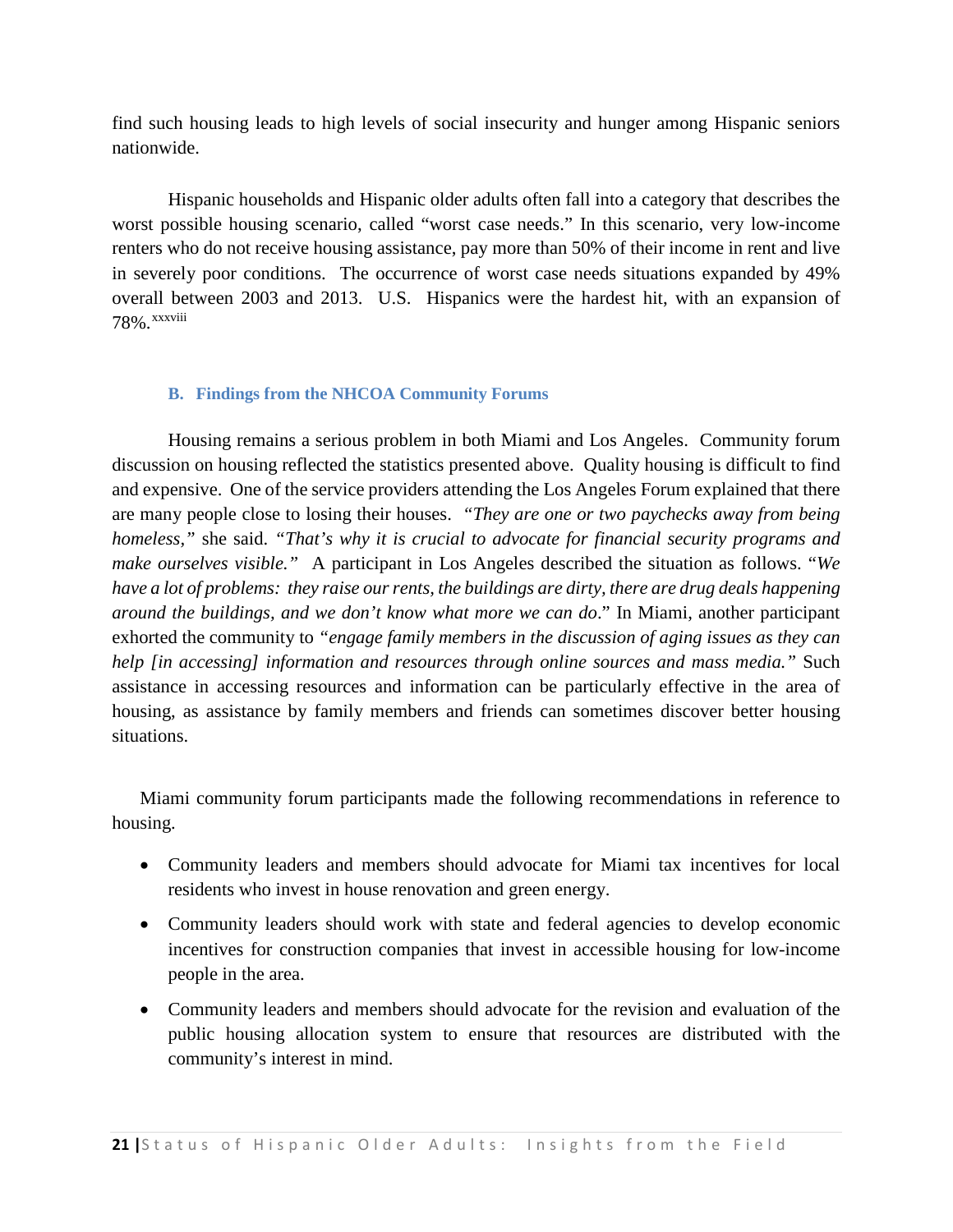- Stakeholders should incentivize local universities and research centers to disseminate studies that demonstrate the positive impact of access to quality housing on seniors' lives.
- Spanish radio and TV channels should disseminate information about accessible housing programs for older adults.
- Community leaders and members should advocate for the implementation of a rent control initiative for low-income seniors and families that would limit rent increases on tenants and require landlords to follow regulations on when they can terminate a tenancy.
- Community leaders and stakeholders should reach out to local universities and urban research centers, so architecture and engineering students are trained to build accessible, as well as age-appropriate and environmentally friendly, buildings.
- Community leaders and stakeholders should reach out to congressional offices to advocate for the creation of self-sufficient and green energy programs for low-income families.

Los Angeles community forum participants made the following recommendations in reference to housing.

- Community leaders and community members should advocate for the creation of funds for senior housing.
- Seniors and their families should reach out to local resource centers to find out what housing resources are available for low-income seniors. Resource centers include community centers, senior centers, the City of Los Angeles, and local libraries.
- Seniors and their families should report housing abuses confidentially to local housing agencies, so inspectors can evaluate the conditions of buildings.
- Community leaders and members should advocate for application procedures that are agesensitive, and culturally and linguistically appropriate for older adults. It is hard for seniors to apply for low-cost housing as the paperwork is overwhelming.
- Community leaders and members should help to create awareness and mobilize the community in favor of local initiatives that favor the expansion of affordable housing for older adults, such as Section 8, 202 PRAC, and public housing.
- Community members should develop strategies to make themselves visible, so their voices can be heard and taken into account in the decision-making process.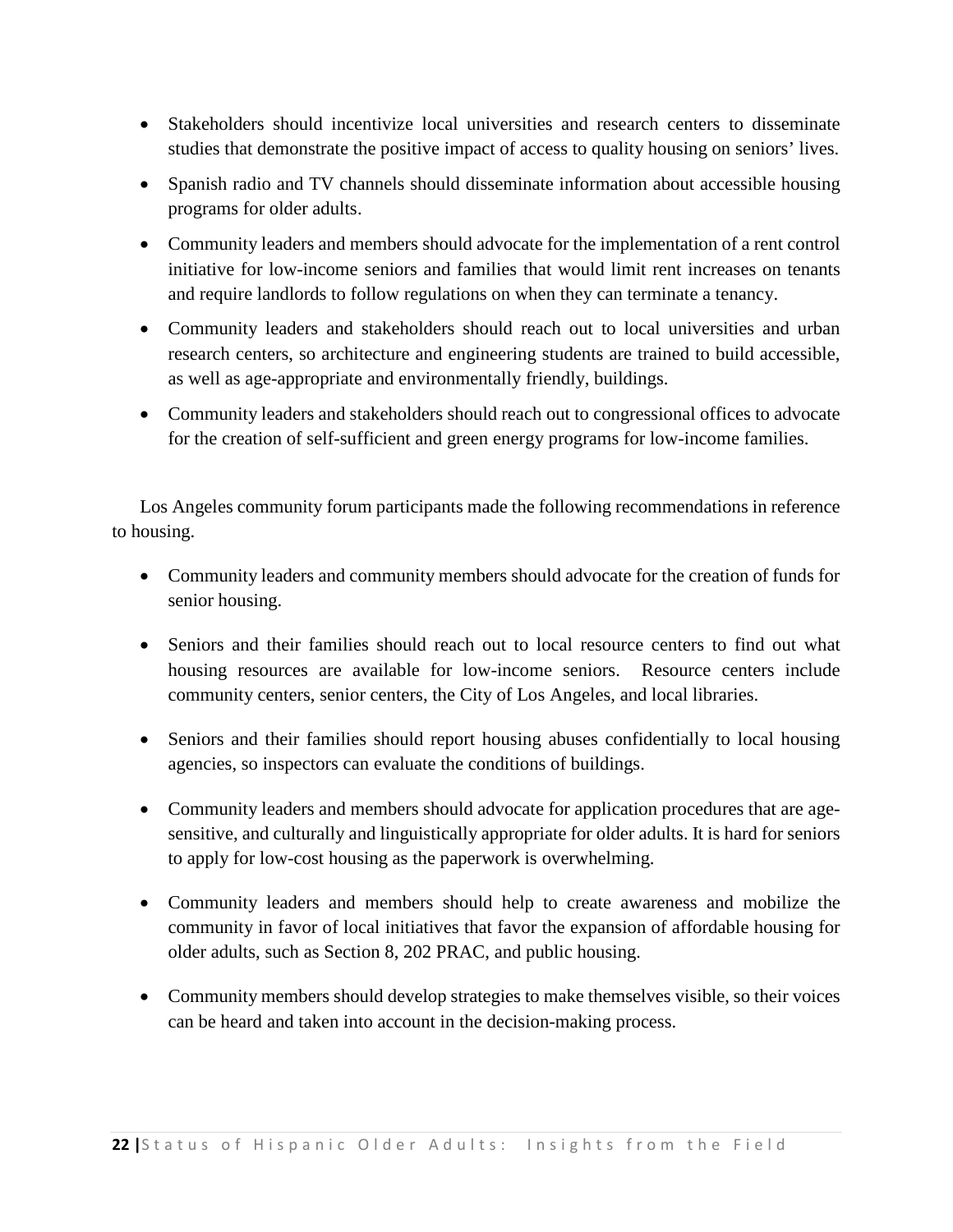- Community members should call local authorities and representatives to explore the number of housing facilities that have been developed with local budgets and what officials are planning to do in order to address local housing needs.
- Local leaders and organizations should share information and resources on legal counsel in case seniors need to report illegal rent increases, abuses, and lack of maintenance in their residences.
- Local organizations should take on a crucial role in raising awareness about the importance of calling authorities and reporting situations, such as blocked roads, overgrown hedges or trees, etc., that may endanger the lives of older adults and people with limited mobility.

## <span id="page-22-0"></span>**IV. Access to Programs**

#### **A. Statistical Summary**

<span id="page-22-1"></span>There is evidence that although many Hispanic older adults are eligible for programs that would help with their most pressing needs, including economic insecurity, healthcare access, hunger and housing, Hispanic seniors are not accessing these programs. For example, Hispanic seniors are accessing the Supplemental Nutrition Assistance Program (SNAP) at a lower level than all eligible U.S. seniors. Eighteen percent of the nation's Hispanic older adults face food insecurity, compared to 17% of African American seniors and 7% of non-Hispanic whites.<sup>xxxix</sup> Access to SNAP would alleviate food insecurity for Hispanic seniors, but currently SNAP underserves all seniors nationwide. A 2012 report by AARP and the AARP Foundation reported that only 35% of eligible U.S. seniors benefit from SNAP*.* [xl](#page-8-2) Barriers to accessing the program included a) difficulty in accessing the SNAP application due to transportation and geographic location; b) stigma and myths surrounding SNAP, such as that it is just for families with children; c) cultural and language barriers; and d) perception that the benefits are too low for the effort required to apply.<sup>[xli](#page-8-3)</sup>

In addition, Hispanic caregivers often have limited access to programs or information to reduce their burden of care. Hispanics are more likely to receive home-based informal care than members of other U.S. ethnic groups, and the numbers of Hispanic caregivers and Hispanics receiving this type of care are expected to grow. In a national 2005 survey that interviewed people over 70, 44% of Hispanics received home-based caregiving, compared to 34% of blacks and 25% of non-Hispanic whites.<sup>[xlii](#page-8-4)</sup> About one-third of Hispanic households, or 36%, had at least one informal caregivers in the U.S.<sup>xliii</sup> Forty-three percent of Hispanic informal caregivers live with informal caregiver. This averages to 1.83 caregivers per household, or 8,147,000 Hispanic those for whom they care, compared to 32% of non-Hispanic caregivers. Hispanic informal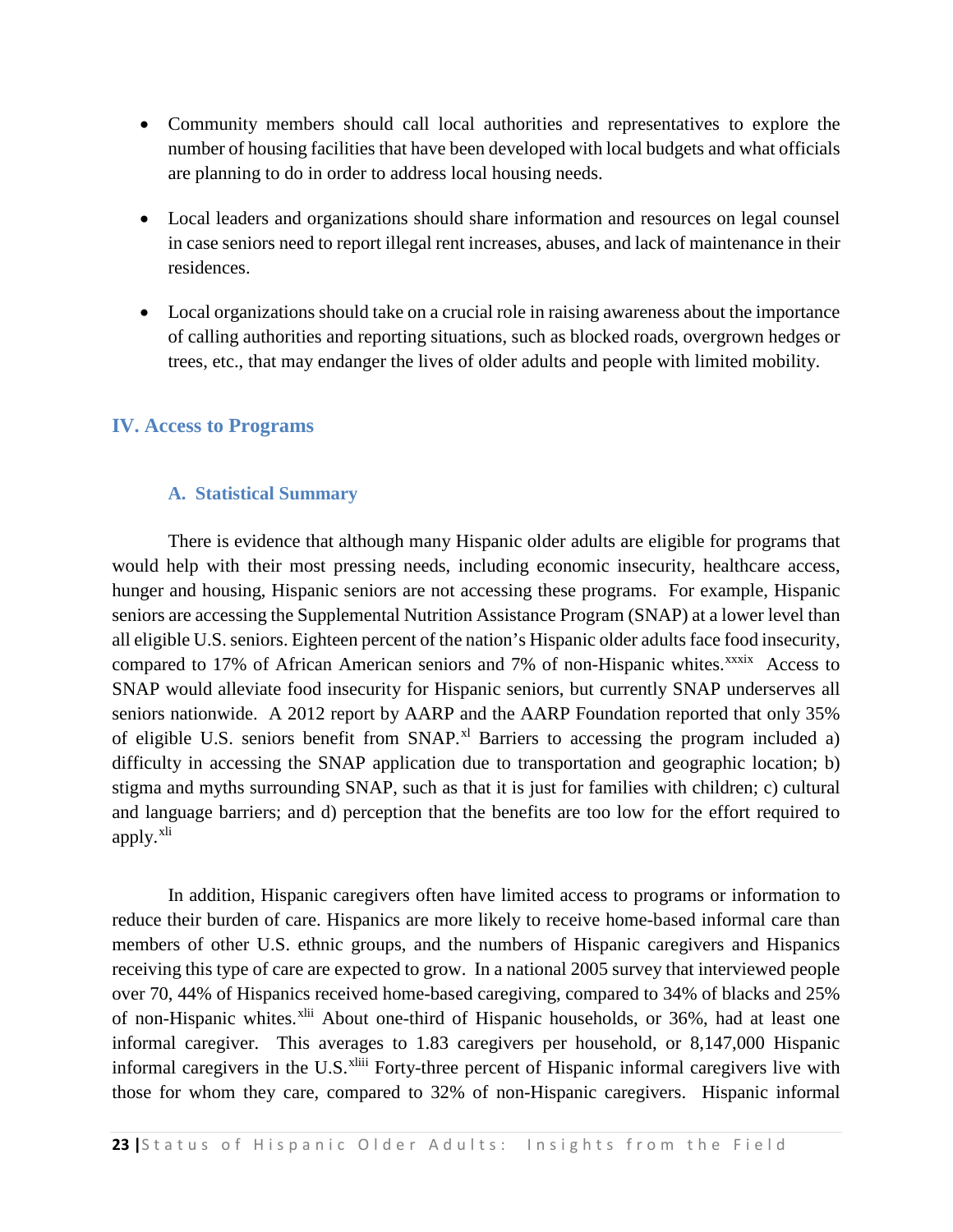caregivers are often in intensive caregiving situations, with 63% providing high-burden caregiving duties, compared to 51% of non-Hispanic caregivers. They spend an average of 37 hours per week completing caregiving duties, compared to an average of 31 hours per week among non-Hispanic caregivers, and provide a greater number of activities of daily living (ADLs). Given that their average age is 42, it is logical to assume that these caregivers are balancing their caregiving duties with other responsibilities, including care for their own immediate families and children and jobs.<sup>xliv</sup> Although caregiver burden among Hispanics seems to vary according to the condition of the person for whom they are caring and their geographic location, a study conducted by NHCOA found that Hispanic informal caregivers of patients suffering from Alzheimer's disease had very little knowledge of the disease and very little sources of formal or informal support in their caregiving role.<sup>[xlv](#page-9-1)</sup>

One cultural difference between the Hispanic and mainstream U.S. cultures is that the Hispanic culture is more collectivist and less individual. Hispanics see themselves as part of their families and communities. $x^{\text{1vi}}$  As a result, when they mobilize or volunteer, they see it as "helping" others," rather than a formal effort in mobilization for greater access or benefits. As a result, Hispanics view civic participation as helping their neighbors and communities and are likely to help their neighbor by giving him a ride or providing a meal, but are unlikely to write letters to the editor or to their representatives about access or programs that would help them. For Hispanic communities, therefore, this tendency to collectivistic action and cultural enthusiasm for civic engagement must be channeled toward advocacy for policies, programs, services and systems that are responsive to community needs.

#### **C. Findings from the NHCOA Community Forums**

<span id="page-23-0"></span>Community forum participants spoke about the difficulty of navigating enrollment and management of programs, citing the level of complexity of the systems and the lack of culturally and linguistically appropriate assistance in offices. They felt frustrated and isolated, as if they were unimportant, and often felt disrespected by service providers. A theme that emerged during the conversations was empowerment of older adults and their families and encouragement for them not to give up as they sought to address the challenges they face. During the Miami community forum, participants were getting so frustrated that a community leader was compelled to share some words of encouragement, "W*hat we have is not perfect, so we need to continue working for a better future for all."* Also, community leaders and presenters stressed the importance of reaching out to local, state and national representatives about challenges and enhancing the ability of family members to navigate U.S. systems on behalf of older adults. One of the community forum participants in Los Angeles expressed this as follows: "*We should organize ourselves and ask our local organizations to provide us with trainings on how to speak with our representatives. It's our duty to educate ourselves on how legislation is proposed and what we need to do to support it. Together, we can move forward in favor of many initiatives and garner more visibility for*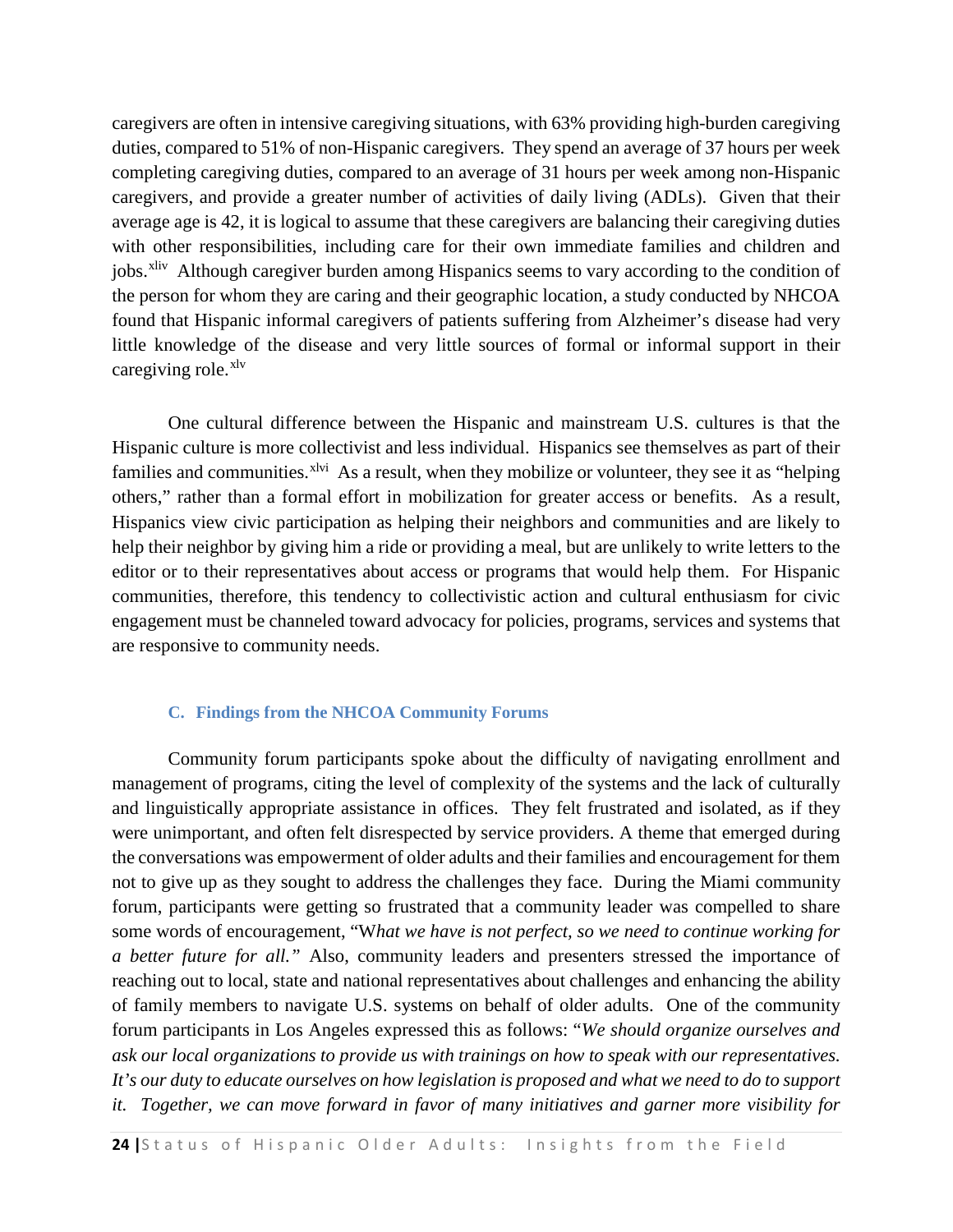*them*." Another Los Angeles participant talked about the importance of engaging in debates at the local and national level, "*to be a strong voice for those in need, to share ideas, get organized, and take actions that could make the difference in people's lives."* 

Miami community forum participants made the following recommendations in reference to program access and assistance.

- They emphasized the need for empowerment of local communities and individuals to achieve assistance for older adults in addition to accessing public programs.
- Community leaders should create a "talent pool" where local residents' skills are identified and then used in a network of local volunteers for Hispanic older adults and their families. This initiative could help fight social isolation and depression among the Latino elderly community in Miami, as well as help to create a dynamic of social service and community support among locals.
- Organizations should promote local leadership and civic engagement through the mobilization of seniors, neighbors, and family members in the discussion of common challenges and ways to overcome them. Some of the channels that can be used to get people engaged are one-on-one conversations, distribution of event flyers, and dissemination of information house-by-house. NHCOA will also continue to promote local leadership through its accredited community leadership training, the Empowerment and Civic Engagement Training (ECET).
- Community leaders should advocate for the creation and expansion of nutrition programs for Hispanic older adults that take into account the cultural and linguistic characteristics of this population.
- Community leaders should promote local recreational activities that fight social isolation, depression, and mental illness.

Los Angeles community forum participants made the following recommendations in relation to program access.

- Local leaders should visit the City Council and talk to representatives to advocate for nutrition programs.
- Local leaders should reach out to members of local organizations to receive training on how to advocate and address issues when meeting with congressional members.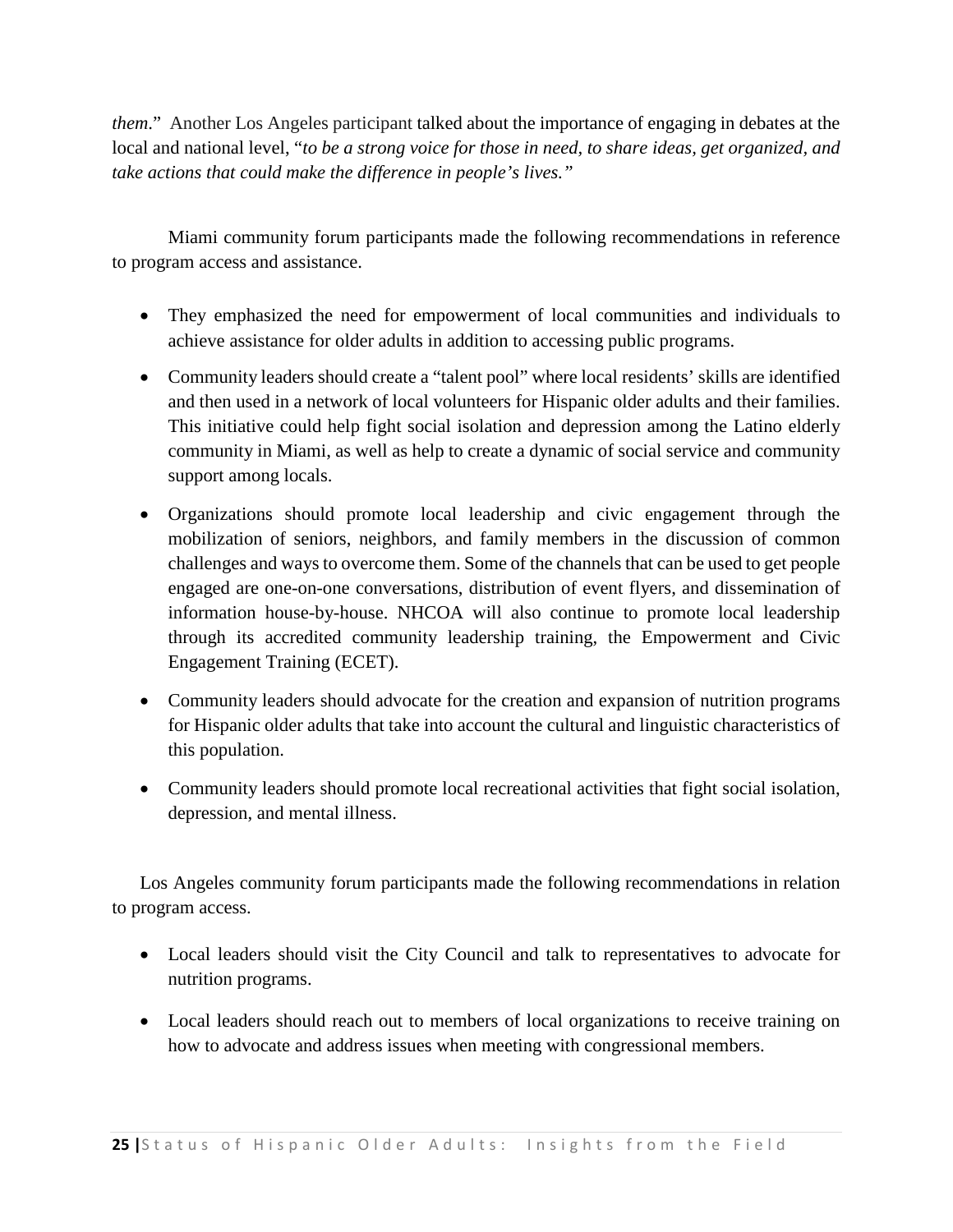- Local leaders should develop advocacy campaigns that include rallies to gain visibility and support on local issues impacting the community.
- Community members should educate themselves on the resources available and how to submit a proposal for a bill.
- Community members should follow up with local and congressional representatives after they or local leaders reach out to them.
- Community members should join efforts with neighbors and local leaders in order to achieve common goals.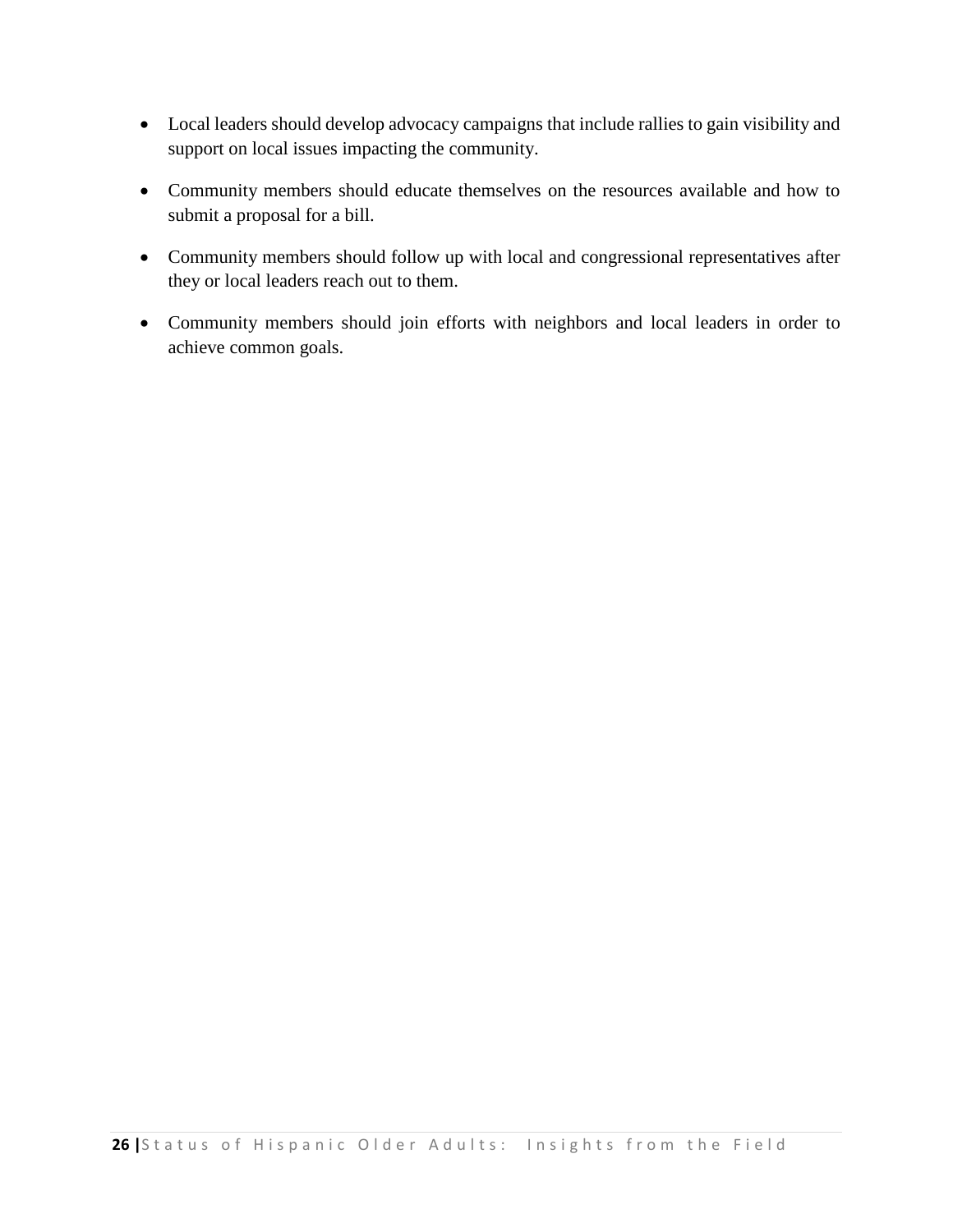## <span id="page-26-0"></span>**Community Engagement Survey Summary of Findings**

Between June 7, 2016, and September 17, 2016, NHCOA implemented a community engagement survey with seniors, families and caregivers in California, Florida, Texas and Washington, D.C. Surveys were administered in both Spanish and English in partnership with NHCOA local community-based organization and community leaders. The study was designed to target low-income Hispanic communities for inclusion in the sample. Survey participation was voluntary and anonymous. The goal of the survey was to understand the perceptions of Hispanic older adults, their families and caregivers in reference to the following three areas: 1) key issues impacting them and their communities; 2) civic engagement on these issues; and 3) the role of community members in the development and implementation of public policies, programs and services that fit the needs of the diverse older adult population locally and nationwide.

Sixty-four percent of survey participants were older adults. Over 60% of participants lived on incomes of less than \$14,000 per year. The majority of participants had low levels of formal education and English proficiency. Sixty-nine percent of participants identified the most critical and pressing issues they face as access to healthcare and low-income housing, while 45% identified their most pressing issue as access to food.

The survey found that Hispanic older adults understand the key issues that impact them and are eager to engage in the development of programs and policies to address these issues. One important finding of the survey is confirmation that Hispanics view the concept of civic engagement differently than U.S. larger society*.* Hispanics often view civic engagement in terms of helping others in their community. They engage in their community by helping their neighbors on a personal basis, such as caring for their children or for a sick relative, or providing food. They volunteer their time and effort on behalf of their communities, but generally in an informal manner. Often, they do not relate being civically engaged to participating in the political process, such as contacting their representatives about important topics, attending city hall meetings, or engaging in advocacy or formal voluntarism. Although they were satisfied with their levels of civic engagement, they were generally not involved in the development and implementation of public policies, programs and services, but were willing to be involved.

The findings of this survey should motivate a call to action for Latino communities nationwide to become civically engaged in the process of policy making and advocate for programs and services that address their needs. The survey findings also serve as a basis for national and local advocacy for programs and services that are culturally and linguistically appropriate for Latino seniors, their families, and caregivers. Hispanic older adults continue to face critical challenges in the areas of economic security, healthy aging, housing and access to programs. In part, this is because programs are not designed to address these challenges, and in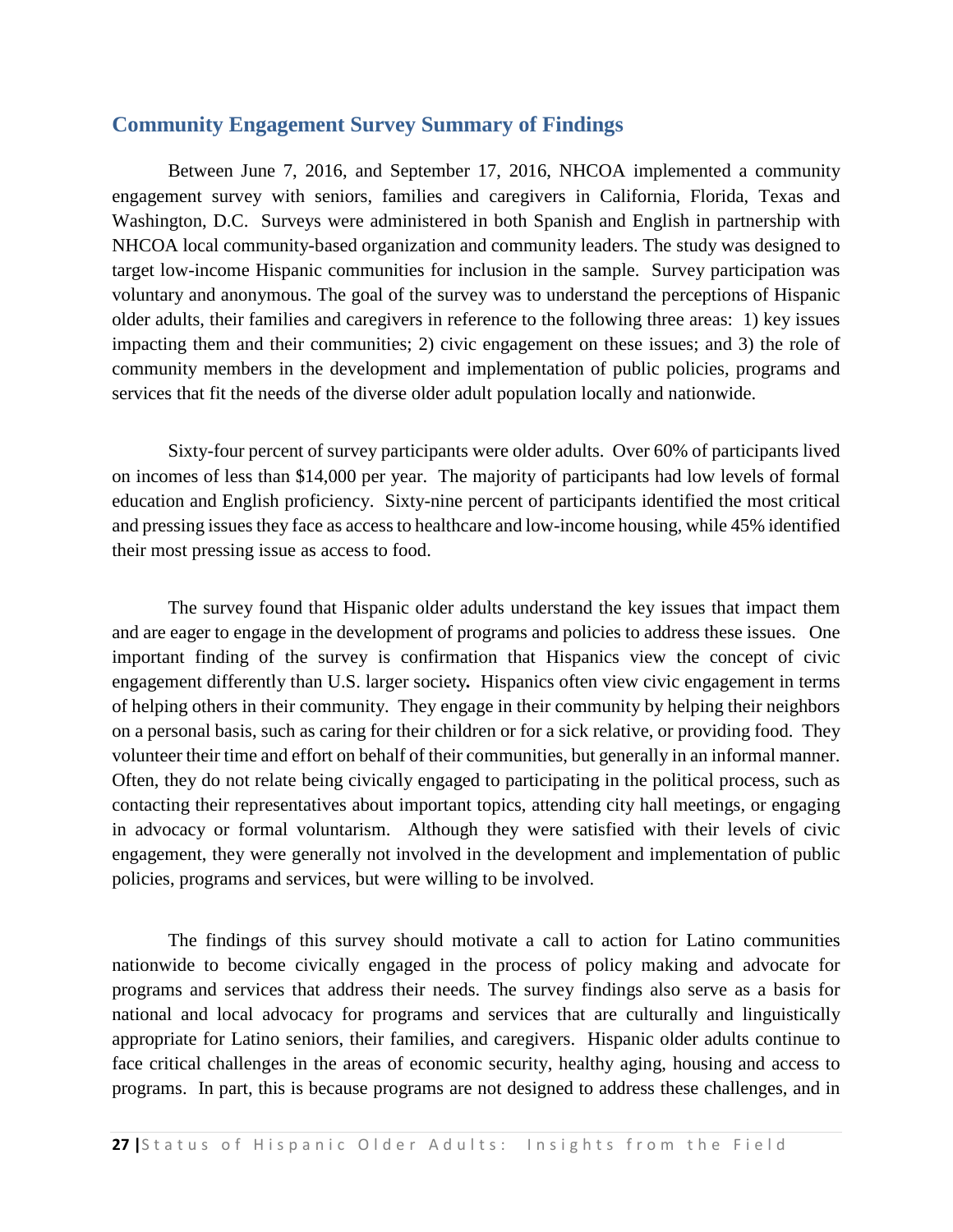part it is because Hispanic older adults and their families are generally not reached by mainstream education efforts. As a result, Hispanic older adults and their families often do not know about available programs or how to access them. Given the rapid growth of the U.S. aging population in general and Hispanic older adults in particular, it is critical that all sectors of U.S. society are committed to ensuring that all of the nation's seniors can age in security and in the best possible health.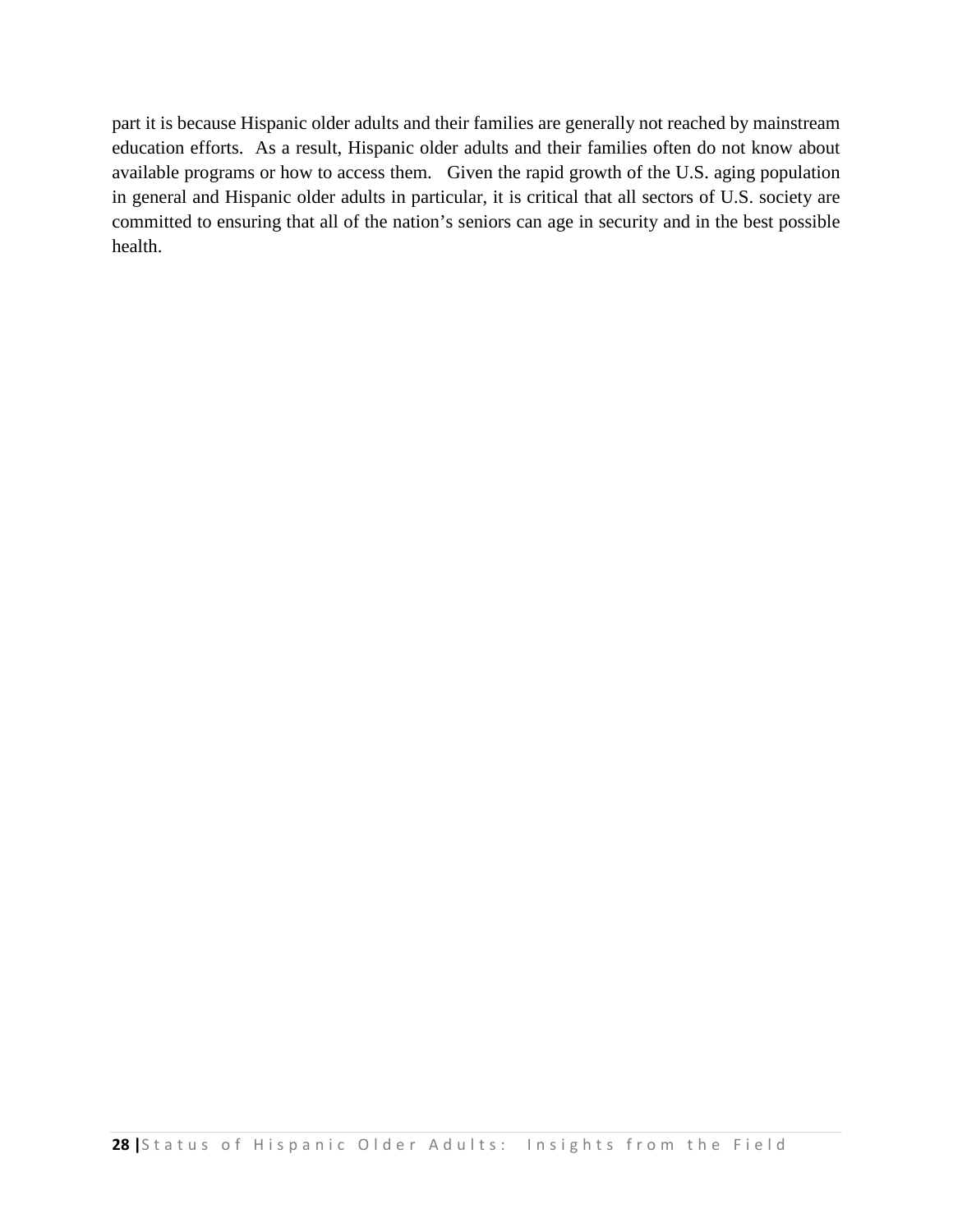## <span id="page-28-0"></span>**NHCOA Recommendations**

Building on the findings from all three reports, NHCOA has developed a number of recommendations for local, state and national leaders. The report includes recommendations from local community members for communities, community-based organizations and grassroots leaders. The NHCOA recommendations for local, state and national leaders follow.

- *1. Prioritize aging and particularly diverse aging community needs in the allocation of resources and funding opportunities.* Hispanic older adults, their families and caregivers tend to "fall through the cracks" of mainstream outreach, education and service provision because of linguistic and cultural differences. Organizations and outreach workers with deep knowledge of, and expertise in, engaging with these hard-to-reach community members are needed to involve, educate and assist them in enrollment for services
- *2. Preserve, and, when possible, expand programs that address retirement security among the U.S. aging population, including Social Security, Medicare and Medicaid*.
- *3. Expand job training and placement programs for older adults and ensure that Hispanic older adults are served by these programs by funding organizations with the ability to reach this population in a culturally and linguistically appropriate manner.*
- *4. Work to combat ageism in the job market and service provision.*
- *5. Ensure that programs and benefits address the needs of the growing Hispanic aging population.* Programs and benefits should be designed to be accessible to older adults with low levels of English proficiency and cultural and formal education gaps, with the goal of reducing the disparity of access to benefits for Hispanic older adults. This entails:
	- a. *Enforcing CLAS (Culturally and Linguistically Appropriate Services) Standards.* Personnel must go beyond being simply bilingual to being linguistically and culturally competent.
	- b. *Bridging the digital divide.* Enrollment methods must take into account low levels of computer literacy and the need for personalized and culturally and linguistically appropriate service.
	- c. *Promoting age sensitivity*. Outreach and education strategies should seek out Hispanic older adults where they live and gather in a culturally, linguistically, and age-appropriate manner.
	- d. *Providing real access to information and assistance* for Hispanic older adults who may have difficulties in accessing transportation. This includes the creation of a senior call center that diverse seniors could contact for information in their native language; the creation of a volunteer education program in which bilingual and bicultural volunteers help seniors access services and programs in their own communities; the creation of radio and TV programs to inform seniors about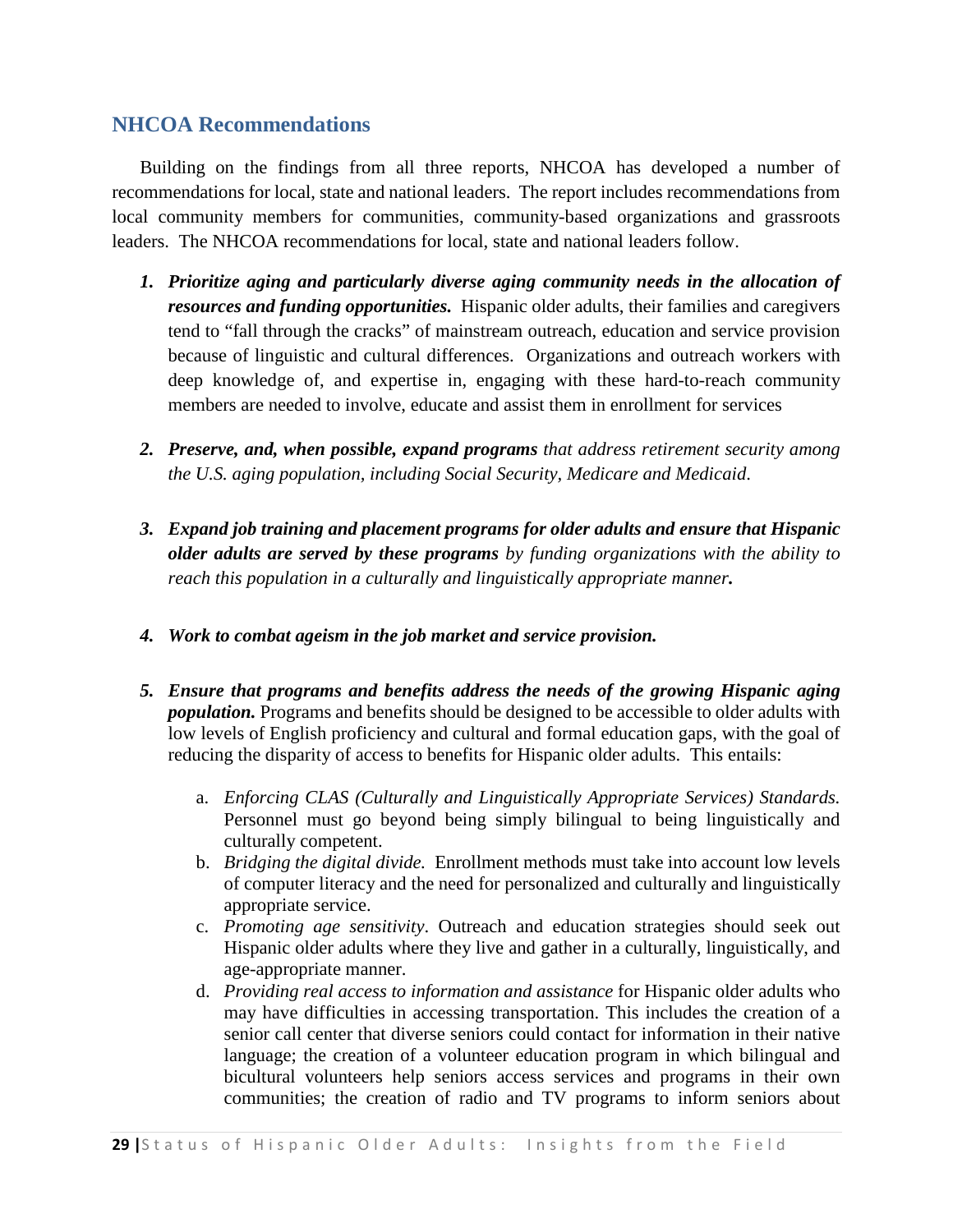available programs and their eligibility or rights, in a culturally and linguistically appropriate manner; and the establishment of more community-based organizations and centers providing assistance in local communities.

- *6. Bridge the information gaps and coordinate between social programs (Social Security, Medicare, pension programs, etc.) and people approaching the age of eligibility* by developing an early notification system, so diverse older adults will be more aware of the options available to them and learn how to navigate U.S. systems.
- *7. Provide financial literacy training to Hispanic seniors, their families and caregivers,*  including training on recognizing and addressing financial abuse.
- *8. Establish requirements for employers to provide paid leave, including family leave, for all employees regardless of their employment status. It is imperative for working Hispanic adults to have time off to care for their senior relatives when they are ill or suffering disability. Most Hispanic seniors are cared for by informal family caregivers, who juggle their jobs, families and older relatives' needs.*
- *9. Continue to prioritize and target the closing of health-related disparities among Hispanic older adults, their families and caregivers, including mental health and substance abuse treatment access, diabetes, Alzheimer's disease, access to health insurance and quality healthcare, access to information on how to identify and report fraud and abuse and access to caregiver support programs and information.*
- *10. Take immediate steps to increase the availability of quality housing that is subsidized or otherwise affordable, especially housing stock that is structurally suitable for seniors*.
- *11. Create culturally appropriate and age-sensitive volunteer networks that work with community-based organizations and provide seniors with information about social programs and how to access them.*
- *12. Ensure senior accessibility to SNAP and other culturally appropriate and age-sensitive meal programs*, or otherwise provide access to good-quality, nutritious food. No older adult should go hungry in the U.S.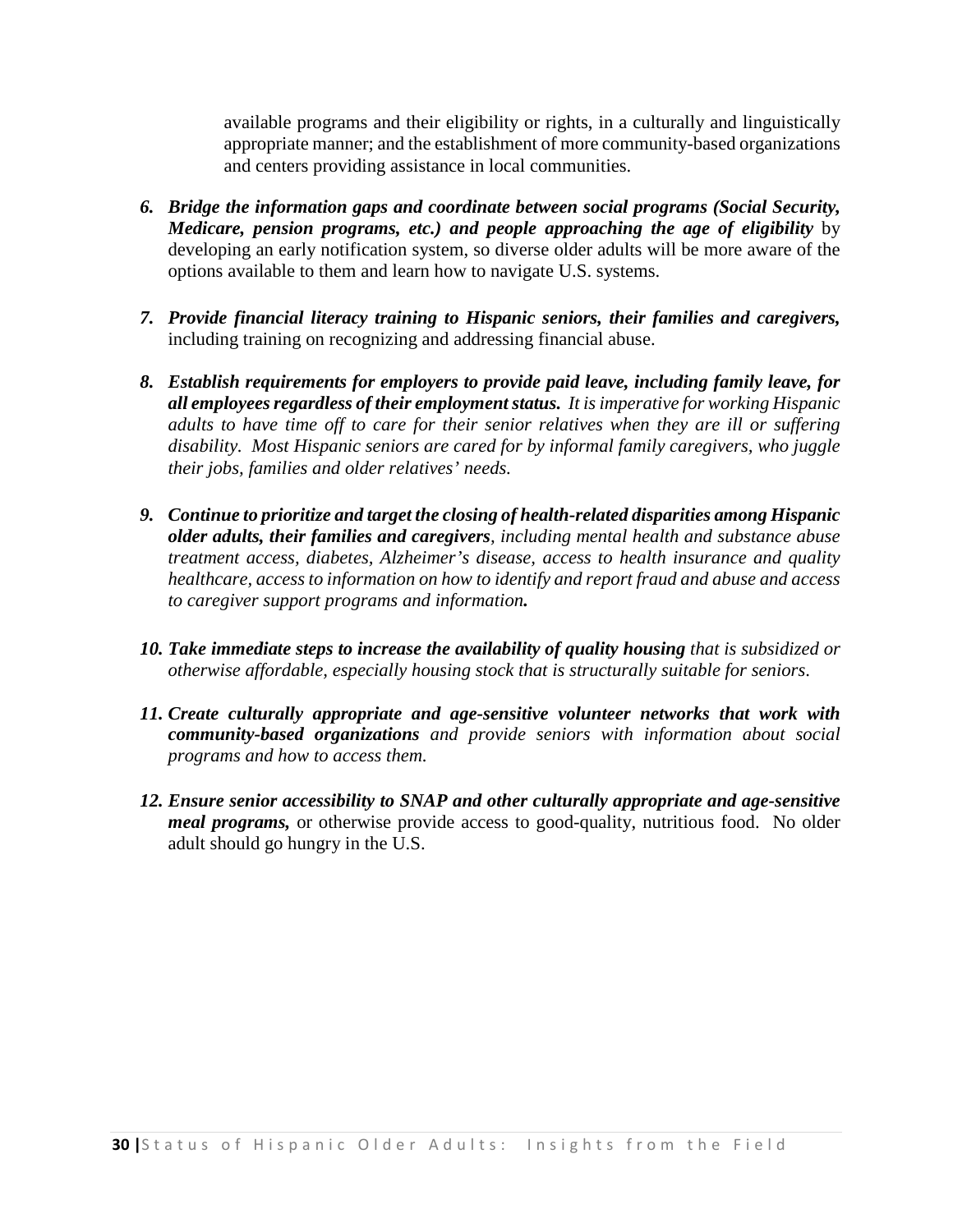## <span id="page-30-0"></span>**Sources Cited**

 $\overline{\phantom{a}}$ 

 $\ddot{m}$  Administration on Aging (AoA), & Department of Health and Human Services. "A Statistical Profile of Hispanic Older Americans Aged 65+." Jan. 2010. Web.

<http://www.aoa.acl.gov/Aging\_Statistics/minority\_aging/Facts-on-Hispanic-Elderly.aspx>. iv Ibid. <http://www.aoa.acl.gov/Aging\_Statistics/minority\_aging/Facts-on-Hispanic-Elderly.aspx>.

<sup>v</sup> U.S. Department of Health and Human Services, Administration for Community Living, Administration on Aging, "Aging Statistics," 5/24/2016, accessed on September 14, 2016 at http://www.aoa.acl.gov/Aging\_Statistics/index.aspx

viU.S. Bureau of the Census, Current Population Survey, & Annual Social and Economic Supplements. (2014). *Table 3. Poverty Status of People, by Age, Race, and Hispanic Origin: 1959 to 2014*. Excel.

vii SSA. (2016). *Income of the Population 55 or older, 2014*. [PDF file].Washington, DC. viii Ibid

ix The Henry J. Kaiser Family Foundation. (2016). *Profile of Medicare beneficiaries by race* 

<sup>*x*</sup> The Henry J. Kaiser Family Foundation. (2013). *Wide Disparities in the Income and Assets of People on Medicare by Race and Ethnicity Now and in the Future.* [PDF file]. Menlo Park,CA: Author.

xi Prudential Research. (2014). *The Hispanic American Financial Experience*. [PDF file]. Newark, NJ: Author.

<sup>xii</sup> Liden RC, Stilwell D, Ferris GR. The effects of supervisor and subordinate age on objective performance and subjective performance ratings. Human Relations. 1996;49(3):327–347.

xiii Avolio BJ, Barrett GV. Effects of age stereotyping in a simulated interview. Psychology and Aging.1987;2(1):56–63. [\[PubMed\]](http://www.ncbi.nlm.nih.gov/pubmed/3268193)

xiv Reaney, Patrick, "Ageism in U.S. Workplace: a persistent problem unlikely to go away," Reuters Lifestyle, October 19, 2015, accessed September 23, 2016 at

http://www.reuters.com/article/us-employment-discrimination-age-idUSKCN0SD1Z720151019 xvLariscy, JT., Nau, C., & Hummer, RA. (2016). Hispanic-White Differences in Lifespan

Variability in the United States. *Demography*, *53*(1), 215-239. doi:10.1007/s13524-015-0450-x

 $xvi$  Lariscy, J., Hummer, R., & Hayward, M. (2015). Hispanic Older Adult Mortality in the United States: New Estimates and an Assessment of Factors Shaping the Hispanic Paradox. *Demography*, 52(1): 1–14. doi:10.1007/s13524-014-0357-y.

xvii CDC. (2014). *Summary Health Statistics: National Health Interview, Survey, 2014*. Government Printing Office. Retrieved from

[http://ftp.cdc.gov/pub/Health\\_Statistics/NCHS/NHIS/SHS/2014\\_SHS\\_Table\\_P-11.pdf](http://ftp.cdc.gov/pub/Health_Statistics/NCHS/NHIS/SHS/2014_SHS_Table_P-11.pdf)

<sup>i</sup> U.S. Census Bureau, "Quickfacts United States," 2015, accessed September 14, 2016 at https://www.census.gov/quickfacts/table/PST045215/00

ii U.S. Census Bureau, Population Division. "Annual Estimates of the Resident Population by Sex, Age, Race, and Hispanic Origin for the United States and States: April 1, 2010 to July 1, 2013." *U.S. Census Bureau.* N.p., June 2014. Web. 9 July 2015.<br>[1]<http://www.census.gov/popest/data/counties/asrh/2013/CC-EST2013-ALLDATA.html>.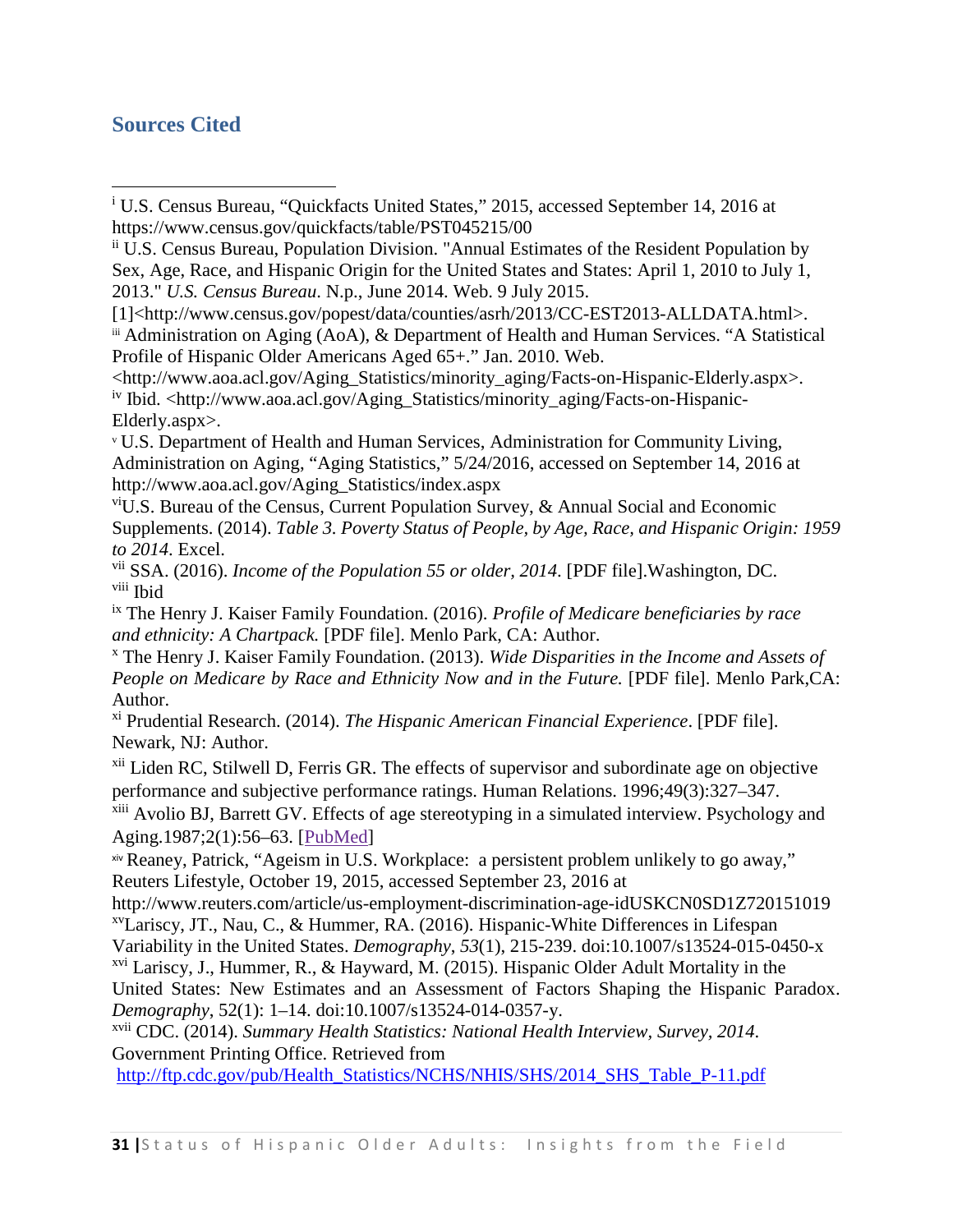xviii Centers for Disease Control and Prevention, "Adult Obesity Facts", www.cdc.gov/obesity/data/adult.html (accessed February 14, 2014). xix Schoenborn, C. A., & Heyman, K. M. (2009). *Health characteristics of adults aged 55 years* 

*and over: United States, 2004–2007*. National Health Statistics Reports; No. 16. Hyattsville, MD: National Center for Health Statistics.

xx CDC/NCHS. (2014). *National Vital Statistics System, Mortality, 2014*. [PDF file].Retrieved from: [http://www.cdc.gov/nchs/data/dvs/lcwk6\\_2014.pdf](http://www.cdc.gov/nchs/data/dvs/lcwk6_2014.pdf)

xxi AHRQ. (2014). *Chartbook on Health Care for Hispanics* (AHRQ Publication No. 15- 0007-11-EF).Rockville, MD: U.S. Government Printing Office.

xxii Siegel, R.L. et al. (2015). Cancer statistics for Hispanics/Latinos, 2015. *CA Cancer J Clin,*

l

65(6), 457-480. doi: 10.3322/caac.21314

xxiii American Heart Association. (2015). *Heart Disease and Stroke Statistics* [Fact Sheet]. Retrieved from<https://www.heart.org/idc/groups/heart->

public/@wcm/@sop/@smd/documents/downloadable/ucm\_472912.pdf

xxiv SAMHSA.(2012). *The NSDUH Report: Need for and Receipt of Substance Use Treatment among Hispanics*. Rockville, MD.

xxv OMH/HHS. (2016, May 11)Diabetes and Hispanic Americans. *Minorityhealth.hhs.gov.* Retrieved from http://minorityhealth.hhs.gov/omh/browse.aspx?lvl=4&lvlID=63

xxvi Alzheimer's Association. (2015). *Alzheimer's Disease Facts and Figures*. [PDF file]. U.S.A:Author.

<sup>xxvii</sup> Espino, D.V., Moulton, C.P., et al. Mexican American Elders with Dementia in Long Term Care, Clinical Gerontologist, (2001) 23(3/4):83-96.

xxviii Alzheimer's Association, "Race, Ethnicity and Alzheimer's Disease," Facsheet, March, 2016, accessed September 25, 2016 at

http://act.alz.org/site/DocServer/2012\_Race\_and\_Ethnicity\_Factsheet.pdf?docID=3761 xxix USDA. (2015). *[Food Security in the United States in 2014. Table 2.](http://www.ers.usda.gov/publications/err-economic-research-report/err194.aspx)* Washington, DC: U.S. Government Printing Office.

xxx Feeding America. (2014) *Spotlight on Senior Health.: Adverse Health Outcomes of food insecure older Americans, an executive summary*. [PDF file]. xxxi Ibid

xxxii Wu, Suzanne, "USC Study Examines Abuse of Low-Income Latino Elders," USC News, July 19, 2012, accessed September 22, 2016 at https://news.usc.edu/37867/usc-study-examinesabuse-of-low-income-latino-elders/

xxxiii Centers for Disease Control and Prevention, "Elder Abuse: Consequences," accessed September 23, 2016 at http://www.cdc.gov/violenceprevention/elderabuse/consequences.html xxxiv U.S. Census Bureau, American Fact Finder. (2014). *Selected population profile in the United* 

xxxv HWP. (2015). *2015 State of Hispanic Homeownership Report*. [PDF file]. San Diego, CA xxxvi López, A. (April, 2016). Beyond the Housing Crisis: Affordable Housing as a Platform to Address Issues Affecting Our Growing Senior Population. *Chci.org.* Retrieved from [https://chci.org/programs/graduate\\_fellowship/Lopez\\_Arnold.pdf](https://chci.org/programs/graduate_fellowship/Lopez_Arnold.pdf)

xxxvii Smith, Robin E. (2006). *Public Housing for Seniors Must Meet Today's Need*. [PDF file]. Urban Institute.

xxxviii U.S. Department of Housing and Urban Development. (2015). *Worst Case Housing Needs: 2015 Report to Congress*. Washington, DC: U.S. Government Printing Office.

*States: 2014 American Community Survey 1-Year Estimates*. [PDF file].